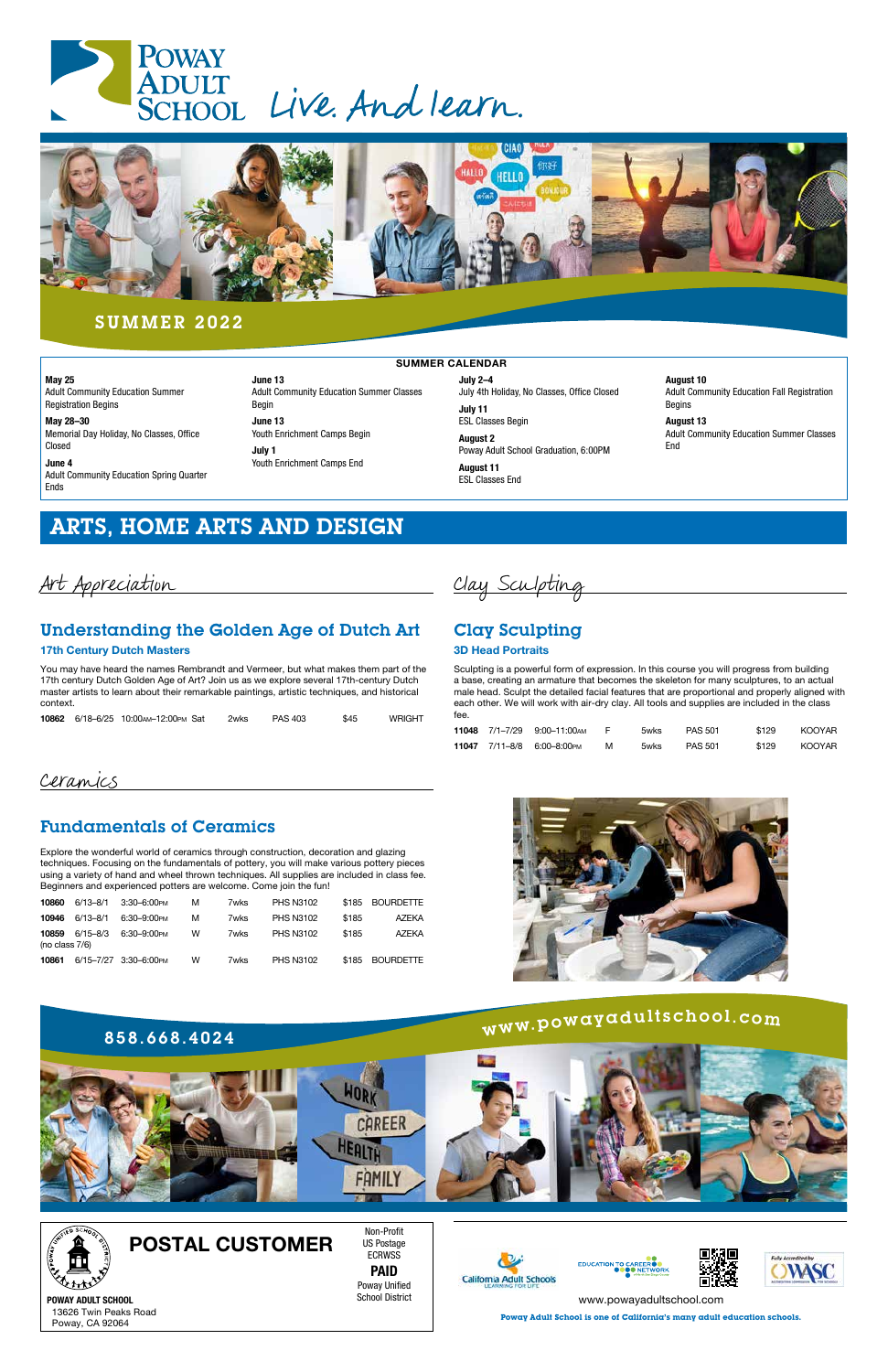

## Acrylic Exploration I

This fun and relaxing class is designed with a goal - you painting! Remember those paintings you keep meaning to finish? Each week we'll explore a topic, technique, or new material, and then you will have studio time to work on your own projects with help as [needed. Whether you're a beginning student or a continuing artist, this class is for you. See](https://poway.augusoft.net/index.cfm?method=ClassInfo.ClassInformation&int_class_id=10838&int_category_id=0&int_sub_category_id=0&int_catalog_id=0)  our website for supply information under Community Ed and Student Resources section. Teens 14 years and older are welcome.

| 10838 | 6/14-7/5     | 6:00-9:00рм      | т   | 4wks | <b>PAS 501</b> | \$109 | <b>LESBERG</b> |
|-------|--------------|------------------|-----|------|----------------|-------|----------------|
| 10839 | $6/15 - 7/6$ | 10:00 АМ-1:00 РМ | W   | 4wks | <b>PAS 501</b> | \$109 | LESBERG        |
| 10840 | $6/15 - 7/6$ | 2:00-5:00PM      | w   | 4wks | <b>PAS 501</b> | \$109 | <b>LESBERG</b> |
| 10841 | $6/15 - 7/6$ | 6:00-9:00PM      | w   | 4wks | <b>PAS 501</b> | \$109 | <b>LESBERG</b> |
| 10842 | 6/16-7/7     | 10:00 мм-1:00 м  | -Th | 4wks | <b>PAS 501</b> | \$109 | LESBERG        |

## Acrylic Exploration II

Expand your talents with new topics, techniques, or material different from Acrylic [Exploration I, and then you will have studio time to work on your own projects with help](https://poway.augusoft.net/index.cfm?method=ClassInfo.ClassInformation&int_class_id=10843&int_category_id=0&int_sub_category_id=0&int_catalog_id=0)  as needed. See our website for supply information under Community Ed and Student Resources section. Teens 14 years and older are welcome.

| 10843 | $7/12 - 8/9$  | 6:00-9:00PM                                                                                          | T. | 5wks | <b>PAS 501</b> | \$129 | I FSBFRG        |
|-------|---------------|------------------------------------------------------------------------------------------------------|----|------|----------------|-------|-----------------|
| 10844 | $7/13 - 8/10$ | 10:00 - 10:00 - 10:00 - 10:00 - 10:00 - 10:00 - 10:00 - 10:00 - 10:00 - 10:00 - 10:00 - 10:00 - 10:0 | w  | 5wks | <b>PAS 501</b> | \$129 | <b>I ESBERG</b> |
| 10845 |               | 7/13-8/10 2:00-5:00 PM                                                                               | w  | 5wks | <b>PAS 501</b> | \$129 | I FSBFRG        |
| 10846 |               | 7/13-8/10 6:00-9:00PM                                                                                | w  | 5wks | <b>PAS 501</b> | \$129 | I FSBFRG        |
| 10847 | 7/14-8/11     | 10:00 мм-1:00 м                                                                                      | Th | 5wks | <b>PAS 501</b> | \$129 | I FSBFRG        |
|       |               |                                                                                                      |    |      |                |       |                 |

## Acrylic Pouring

### [Digital Painting on an iPad](https://poway.augusoft.net/index.cfm?method=ClassInfo.ClassInformation&int_class_id=11049&int_category_id=0&int_sub_category_id=0&int_catalog_id=0)  with Procreate



The acrylic pouring technique has created some truly awesome pieces of art. The acrylic paints react with each other when combined together to make interesting and visually [organic motifs. Between the vibrant, complex color combinations and the dreamy, flowing](https://poway.augusoft.net/index.cfm?method=ClassInfo.ClassInformation&int_class_id=10851&int_category_id=0&int_sub_category_id=0&int_catalog_id=0)  patterns, artwork created through acrylic pouring can look absolutely stunning. Though these pieces seem intense and challenging, they're actually easy and fun to create. Some supplies are included in the class fee. See our website for supply information under the Community Ed and Student Resources section. Teens 14 years and older are welcome. 10851 7/19–8/9 6:00–8:00pm T 4wks ABX 18 \$99 POWELL

PLEASE NOTE: You must have an iPad and Apple Pencil and bring them to class. You will need to purchase the App for this at a cost to you of \$9.99. You will make this purchase in the class with the instructor's assistance.

## [Animal Portraits in Colored Pencil](https://poway.augusoft.net/index.cfm?method=ClassInfo.ClassInformation&int_class_id=10855&int_category_id=0&int_sub_category_id=0&int_catalog_id=0)

Combine your love of art and your love for animals all in one class! Learn how to take great reference photos and then be guided through the process of drawing your animal portrait. You also learn to build up layers of the colored pencil so that the final drawing resembles a painting. All supplies are included in the class fee. Teens 14 years and older are welcome.

10855 6/16–7/21 1:00–3:00pm Th 6wks PAS 404 \$149 HENRY

## [Colored Pencil Techniques](https://poway.augusoft.net/index.cfm?method=ClassInfo.ClassInformation&int_class_id=10856&int_category_id=0&int_sub_category_id=0&int_catalog_id=0)



Learn how to get the most from your colored pencils. We will explore a variety of techniques, tools and papers in this class to help you achieve stunning results in your drawings. Colored pencils combine the best things from drawing with the best things from painting! All levels are welcome, from beginner to advanced. Teens 14 years and older are welcome.

|  |  | 10856 6/13-7/25 6:00-8:00PM |  | 6wks |  | \$149 | <b>HENRY</b> |
|--|--|-----------------------------|--|------|--|-------|--------------|
|--|--|-----------------------------|--|------|--|-------|--------------|

Learn to use the app Procreate to create beautiful digital illustrations that can then be turned into prints, stickers, whatever!! Procreate is an incredibly robust digital paint program that will amaze you with its capabilities. You'll learn how to use all of the features that make this such a popular app with illustrators and artists. Procreate is only offered on an Apple platform, so other tablets will not work for this class. Teens 14 years and older are welcome.

|  |  | 11049 6/21-7/26 6:00-8:00PM |  | 6wks |  | \$89 | <b>HENRY</b> |
|--|--|-----------------------------|--|------|--|------|--------------|
|--|--|-----------------------------|--|------|--|------|--------------|

### Drawing Fundamentals

#### **Beginning**

Learn classical drawing techniques that will help you draw and paint more realistically than ever before. Develop a strong understanding of how to portray light and shadow over form [so that what you draw looks real. This class will teach you the basics of working in charcoal](https://poway.augusoft.net/index.cfm?method=ClassInfo.ClassInformation&int_class_id=10857&int_category_id=0&int_sub_category_id=0&int_catalog_id=0)  and help you find ways to incorporate art and creativity into your daily practice. The skills and techniques that you learn along the way will improve your drawing, regardless of subject or medium that you like to work in. All supplies are included in the class fee. Teens 14 years and older are welcome.

10857 6/14–7/19 1:00–3:00pm T 6wks PAS 404 \$129 HENRY

#### Beyond Beginning

[Enhance your skills and learn how to draw more complex objects in Charcoal. We'll draw a](https://poway.augusoft.net/index.cfm?method=ClassInfo.ClassInformation&int_class_id=10858&int_category_id=0&int_sub_category_id=0&int_catalog_id=0)  variety of items including objects with local color, transparent objects, hands and feet. Get the most out of this beautiful and expressive medium while building a solid understanding of the principles of drawing realistically. All supplies to be purchased by the student as needed. Teens 14 years and older are welcome.

10858 6/18-7/30 10:00 AM-12:00 PM Sat 6wks PAS 501 \$105 HENRY

## Oil Painting

#### **Beginning**

[Oil painting transports you to another world, helps you de-stress, and gives you confidence](https://poway.augusoft.net/index.cfm?method=ClassInfo.ClassInformation&int_class_id=10849&int_category_id=0&int_sub_category_id=0&int_catalog_id=0)  while simultaneously being meditative. We will create three beautiful paintings in this fun class. This is a beginner class, but all levels of students are welcome. Most supplies are included in the class fee. See our website for additional supply information under the Community Ed and Student Resources section.

|  | 10849 6/16-7/21 5:30-8:00 PM | 6wks | ABX 18 | \$159 | PATTISON |
|--|------------------------------|------|--------|-------|----------|
|  |                              |      |        |       |          |

#### Beyond Beginning

new

Continue having fun, de-stressing and gaining confidence with your oil painting. This class will focus on more complex color combinations, perspective, moving water, rocks, and [clouds. Most supplies are included in the class fee. See our website for supply information](https://poway.augusoft.net/index.cfm?method=ClassInfo.ClassInformation&int_class_id=11073&int_category_id=0&int_sub_category_id=0&int_catalog_id=0)  under the Community Ed and Student Resources section.

Pre-Requisite: Beginning Oil Painting or previous experience in oil or acrylic painting.

11073 6/22–7/20 5:30–8:00pm W 5wks ABX 18 \$139 PATTISON

## [Oil Painting with the Masters](https://poway.augusoft.net/index.cfm?method=ClassInfo.ClassInformation&int_class_id=10853&int_category_id=0&int_sub_category_id=0&int_catalog_id=0) new

#### Edgar Degas

Learn to paint like Degas, known for expressing movement and color by painting dancers at the ballet. We'll create two of his works, "The Blue Dancers" and "The Star". No drawing is required and no turpentine is used. All levels are welcome. Just bring an apron and rags; everything else is included.

|  | 10853 6/13-8/1 6:00-9:00 PM        | м | 6wks | ARX 18         | \$159 | HAWES        |
|--|------------------------------------|---|------|----------------|-------|--------------|
|  | 10854 6/14-7/26 9:00 AM-12:00 PM T |   | 6wks | <b>PAS 501</b> | \$159 | <b>HAWES</b> |



## Resin Art

#### Resin in Art

[There are many techniques for making art from resin. We'll explore some of these. We'll](https://poway.augusoft.net/index.cfm?method=ClassInfo.ClassInformation&int_class_id=10850&int_category_id=0&int_sub_category_id=0&int_catalog_id=0)  create a beach scene, use molds and try different pigments and styles. No experience is necessary, this class is both for beginners and experienced artists. Most supplies are included in the class fee. Other supply information will be discussed on the first night of class. Teens 14 years and older are welcome.

|  |  | 10850 7/19-8/9 1:00-3:00 PM |  | 4wks | <b>PAS 501</b> | \$99 | <b>POWELL</b> |
|--|--|-----------------------------|--|------|----------------|------|---------------|
|--|--|-----------------------------|--|------|----------------|------|---------------|

#### Ocean Charcuterie Boards

Charcuterie boards with an ocean wave on them are all the rage these days. Learn how to [use resin and decorate the edge of a cutting board to make this unique piece of usable art.](https://poway.augusoft.net/index.cfm?method=ClassInfo.ClassInformation&int_class_id=10852&int_category_id=0&int_sub_category_id=0&int_catalog_id=0)  All supplies are included in the class fee. Teens 14 years and older are welcome.

|  |  | 10852 6/14-6/15 5:30-7:30PM |  |  | T, W 2days ABX 18 | \$69 | POWELL |
|--|--|-----------------------------|--|--|-------------------|------|--------|
|--|--|-----------------------------|--|--|-------------------|------|--------|

### Watercolor

#### Negative Painting in Watercolor

Negative painting is a unique approach of painting around an object to define it in a [composition. You can make positive and negative space work together to create interesting](https://poway.augusoft.net/index.cfm?method=ClassInfo.ClassInformation&int_class_id=11100&int_category_id=0&int_sub_category_id=0&int_catalog_id=0)  compositions. As a result, the background has darker colors, thus increasing the depth of

the image. You can't beat the depth, contrast, and stunning colors of this technique. Paint and paper will be supplied for this class. See our website for additional supply information under the Community Ed and Student Resources section.

Pre-Requisite: Beginning Watercolor Class (Level 1 or 2) or previous watercolor painting experience.

|  |  |  | 11100 7/11-8/1 12:30-3:30PM |  | 4wks | <b>PAS 501</b> | \$135 | LUO |
|--|--|--|-----------------------------|--|------|----------------|-------|-----|
|--|--|--|-----------------------------|--|------|----------------|-------|-----|

## Student Testimonial

Ms Luo is a very captivating teacher. She knew the subject very well and demonstrated a variety of watercolor painting techniques.

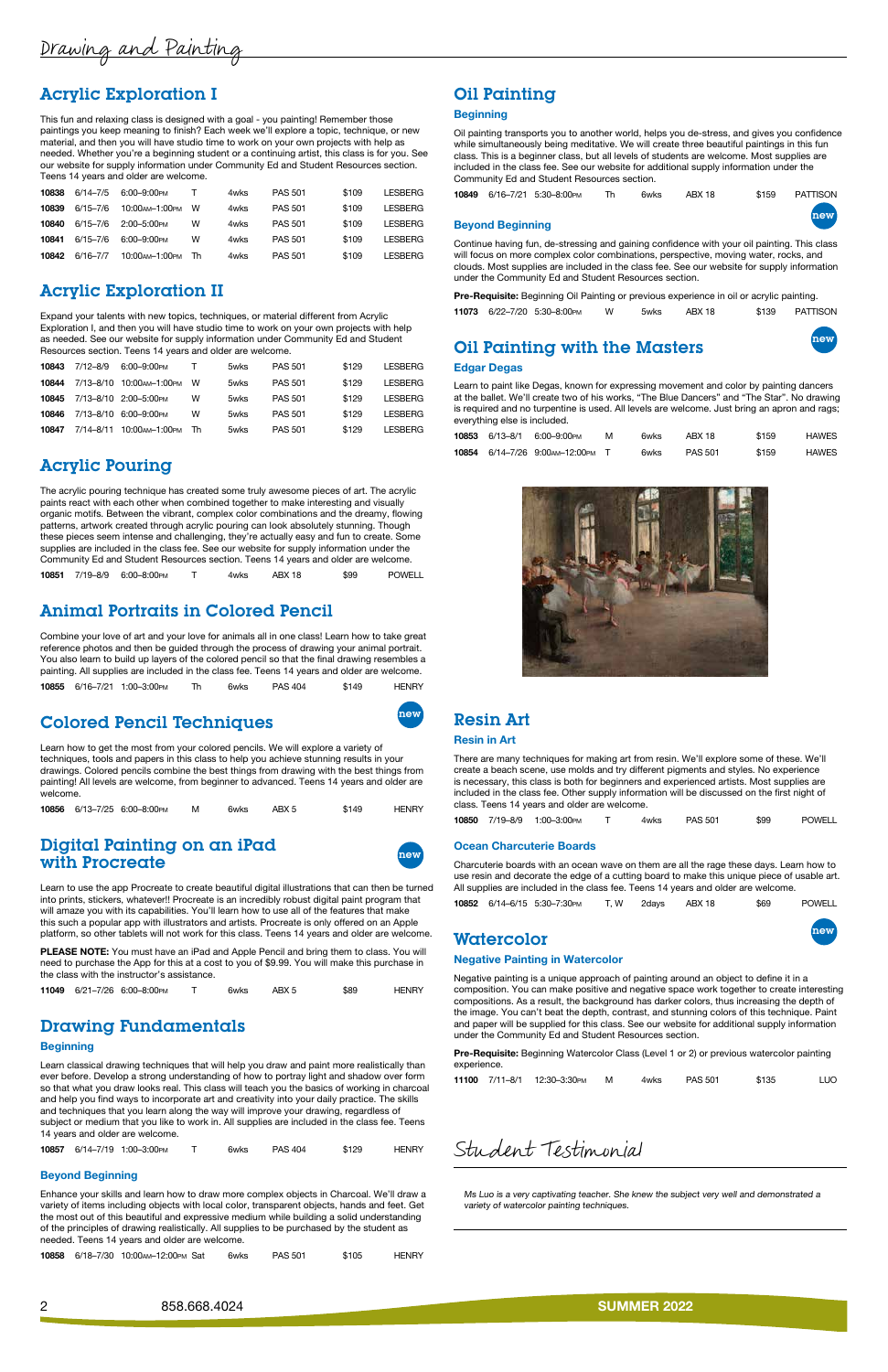### Bonkers for Bags

Are you crazy for all kinds of bags, purses & totes? Satisfy your obsession by learning how to create your own in this Bag Making Basics class. Discover what fabrics work best plus how to use different types of interfacings to shape and add structure to your bags. Learn how to install open compartments and zippered pockets to fit your storage needs; use topstitching techniques to give your bags a professional look; and to finish we'll discuss ways to seal your bags with locks, snaps, zippers and more. Prior to the first class, your [instructor will email you a supply list, guide for selecting fabrics and patterns. Bring supplies](https://poway.augusoft.net/index.cfm?method=ClassInfo.ClassInformation&int_class_id=10864&int_category_id=0&int_sub_category_id=0&int_catalog_id=0)  and your sewing kit to the first class. Teens 14 years and older are welcome.

NOTE: This class does not cover working with real leather materials.

|  | 10864 7/12-8/9 6:00-9:00PM | 5wks | PAS 502 | \$129 | FOWLER |
|--|----------------------------|------|---------|-------|--------|
|  |                            |      |         |       |        |

### Crochet

#### **Beginning**

Learn four basic stitches, single crochet, half double crochet, double crochet, and triple [crochet. You will be making a tote bag that at the end of the class you can use for your next](https://poway.augusoft.net/index.cfm?method=ClassInfo.ClassInformation&int_class_id=10948&int_category_id=0&int_sub_category_id=0&int_catalog_id=0)  crocheting project. See our website for supply information under the Community Ed and Student Resources section. No prior knowledge of crocheting is necessary. Teens 14 years and older are welcome.

|  |  |  | 10948 6/20-7/25 1:00-3:00PM |  | 5wks | <b>PAS 403</b> | \$99 | PATTISON |
|--|--|--|-----------------------------|--|------|----------------|------|----------|
|--|--|--|-----------------------------|--|------|----------------|------|----------|

## **[Decorative Craftband Weaving](https://poway.augusoft.net/index.cfm?method=ClassInfo.ClassInformation&int_class_id=11050&int_category_id=0&int_sub_category_id=0&int_catalog_id=0) Them**

#### Introduction

Have you ever wanted to make a craft or a basket, but you just don't know where to get started? Great news, an introduction to craftband basket weaving, is the perfect choice for you! There is no experience necessary. You show up and the instructor provides all the supplies and instruction so that you leave with a basket and other decorative projects that you make. Simple as that! This class is ideal for designers, artisans, or anyone interested in basketry crafts. All supplies are included in the class fee.

|  |  | 11050 7/9-7/30 9:30-11:30 AM | Sat | 4wks | <b>PAS 100</b> | \$89 | TIONGSON |
|--|--|------------------------------|-----|------|----------------|------|----------|
|--|--|------------------------------|-----|------|----------------|------|----------|



### Sewing

#### Level 1- Basics/Parents and Teens

You can learn to sew! With minimal to no sewing experience, the focus is on the basics: operating a sewing machine, shopping for fabrics, laying out pattern pieces and reading basic pattern instructions. While making pajama pants and a zippered bag, you'll learn beginning construction techniques such as seaming, seam finishes, hemming and much more. Receive step-by-step instructions and demonstrations while you work on class [projects. Classroom sewing machines and tools will be available. Students will supply fabric](https://poway.augusoft.net/index.cfm?method=ClassInfo.ClassInformation&int_class_id=10865&int_category_id=0&int_sub_category_id=0&int_catalog_id=0)  and sewing notions. Suggested supplies and project samples are shared at the first class. Teens 14 years and older are welcome if accompanied by an adult or a parent.

|  |  | 10865 7/13-8/10 6:00-9:00PM |  | 5wks | PAS 502 | \$129 | FOWLER |
|--|--|-----------------------------|--|------|---------|-------|--------|
|--|--|-----------------------------|--|------|---------|-------|--------|

Jewelry Making

## Jewelry Making

#### Dazzling Charm Bracelet

Wire wrapping and wire work is a popular jewelry-making technique that opens doors to a whole array of beautiful jewelry designs without the need for lots of tools. These techniques [can incorporate anything from gemstones, cabochons to charms and just pure wirework. All](https://poway.augusoft.net/index.cfm?method=ClassInfo.ClassInformation&int_class_id=10879&int_category_id=0&int_sub_category_id=0&int_catalog_id=0)  supplies are included in the class fee. If you have personal charms that you want to add to your bracelet, please bring them to class. Teens 14 years and older are welcome.

### Succulent Basket with Floral Embellishments

10879 6/13 6:00–8:30pm M 1day ABX 21 \$45 PATTISON

#### Wire-Wrap Earrings

You will make a simple and classy pair of earrings using sterling silver wire, beads, and [hypoallergenic hooks. This is all accomplished with wire-wrapping techniques, and jump](https://poway.augusoft.net/index.cfm?method=ClassInfo.ClassInformation&int_class_id=10880&int_category_id=0&int_sub_category_id=0&int_catalog_id=0)  rings. All supplies are included in the class fee.

| 10880 6/27 |  | 6:00-8:00PM |  | 1dav | <b>ABX 21</b> | \$45 | <b>PATTISON</b> |
|------------|--|-------------|--|------|---------------|------|-----------------|
|------------|--|-------------|--|------|---------------|------|-----------------|

#### Leather Slide Knot Necklace

Learn how to do wire wrapping and a sliding knot for your leather cord necklace. With your [newly learned wire wrapping techniques, you will add dangling beads, charms, and a tassel](https://poway.augusoft.net/index.cfm?method=ClassInfo.ClassInformation&int_class_id=10947&int_category_id=0&int_sub_category_id=0&int_catalog_id=0)  in your favorite color. All supplies are included in the class fee.

10947 7/11 6:00-8:00 M 1day ABX 21 \$45 PATTISON

### **Magical Mosaics**

Floral Design

### Floral Design

#### **Basics**

Learn from a Certified Floral Designer the key design techniques for preparing and [arranging fresh flower arrangements. Understand the elements, principles, forms, styles and](https://poway.augusoft.net/index.cfm?method=ClassInfo.ClassInformation&int_class_id=10874&int_category_id=0&int_sub_category_id=0&int_catalog_id=0)  techniques of Floral Design. We will discuss the blend of the most common flower varieties, the latest techniques for the care and handling of flowers, where and how to buy wholesale flowers and other design tips and tricks as you create your own unique arrangement to take home. All supplies are included in the class.

| 10874 6/22 | 9:30–11:30 м | 1dav | <b>PAS 213</b> | \$65 | <b>ZING</b> |
|------------|--------------|------|----------------|------|-------------|
|            |              |      |                |      |             |

#### Basics for Teens Ages 13-18

new

Learn from a Certified Floral Designer the key design techniques for preparing and [arranging fresh flower arrangements. Understand the elements, principles, forms, styles and](https://poway.augusoft.net/index.cfm?method=ClassInfo.ClassInformation&int_class_id=10875&int_category_id=0&int_sub_category_id=0&int_catalog_id=0)  techniques of Floral Design. We will discuss the blend of the most common flower varieties, the latest techniques for the care and handling of flowers, where and how to buy wholesale flowers and other design tips and tricks as you create your own unique arrangement to take home. All supplies are included in the class.

| 10875 6/23 | 1:30–3:30 <sub>PM</sub> | 1dav | <b>PAS 213</b> | \$65 | ZING. |
|------------|-------------------------|------|----------------|------|-------|

### [Succulent Garden Container Workshop](https://poway.augusoft.net/index.cfm?method=ClassInfo.ClassInformation&int_class_id=10866&int_category_id=0&int_sub_category_id=0&int_catalog_id=0)

Bring your creativity and come design a small container garden filled with succulents! Learn from a Certified Floral Designer about the different varieties of succulents and how best to care for them. Plus, there will be an assortment of embellishments, including seashells, driftwood, small rocks, faux butterflies and moss to make your creation one of a kind! All supplies will be provided and you will keep your container garden to enjoy at home. Teens 14 years and older are welcome.

| 10866 6/15 | 6:00-8:00PM   | w | 1dav | <b>PAS 213</b> | \$65 | <b>ZING</b> |
|------------|---------------|---|------|----------------|------|-------------|
| 10867 6/16 | 9:30–11:30 AM |   | 1dav | <b>PAS 213</b> | \$65 | <b>ZING</b> |

## [Summertime Delight Arrangement](https://poway.augusoft.net/index.cfm?method=ClassInfo.ClassInformation&int_class_id=10868&int_category_id=0&int_sub_category_id=0&int_catalog_id=0)

Learn how to create a beautiful round floral arrangement perfect for a table centerpiece. We will be working with popular and colorful summer flowers. A Certified Floral Designer will guide you through the techniques needed to work with floral foam and how to handle and care for flowers to make them last as long as possible. All supplies are included in the class fee. Teens 14 years and older are welcome.

| 10868 6/29 |      | 6:00-8:00PM  | w | 1dav | <b>PAS 213</b> | \$65 | ZING |
|------------|------|--------------|---|------|----------------|------|------|
| 10869      | 6/30 | 9:30–11:30ам |   | 1dav | <b>PAS 213</b> | \$65 | ZING |

We will be creating a gorgeous succulent arrangement in a heart-shaped basket using a variety of different succulents. Then we will adorn it with colorful statice and Limonium [flowers to make yours one of a kind. Included with the class will be instructions on caring](https://poway.augusoft.net/index.cfm?method=ClassInfo.ClassInformation&int_class_id=10872&int_category_id=0&int_sub_category_id=0&int_catalog_id=0)  for succulent plants. All you need to bring is your creativity to this fun workshop! All the supplies will be provided. Teens 14 years and older are welcome.

| 10872 7/6 | 6:30-8:00PM  | w | 1dav | <b>PAS 213</b> | \$59 | <b>ZING</b> |
|-----------|--------------|---|------|----------------|------|-------------|
| 10873 7/7 | 9:30–11:00 м |   | 1dav | <b>PAS 213</b> | \$59 | <b>ZING</b> |

### [Hanging Orb With Air Plants](https://poway.augusoft.net/index.cfm?method=ClassInfo.ClassInformation&int_class_id=10870&int_category_id=0&int_sub_category_id=0&int_catalog_id=0)

We will be working with colorful sand, in layers, to create the base for this hanging glass orb container. Then you will select two air plants and a few seashells and colored moss to create your own unique design inside the orb. Tips and tools for caring for indoor plants are included in this workshop. You will also receive a metal stand that holds the hanging orb. All that will be left is deciding on the right place to display it in your home! All supplies are included in the class fees. Teens 14 years and older are welcome.

| 10870 7/18 | 6:00-8:00PM   | м | 1dav | <b>PAS 213</b> | \$49 | <b>ZING</b> |
|------------|---------------|---|------|----------------|------|-------------|
| 10871 7/19 | 9:30-11:30 AM |   | 1dav | <b>PAS 213</b> | \$49 | ZING        |

Mosaic Art

#### Beginning Hanging Wall Art

[Mosaics are making a comeback, artists are rediscovering ancient techniques. Explore](https://poway.augusoft.net/index.cfm?method=ClassInfo.ClassInformation&int_class_id=10877&int_category_id=0&int_sub_category_id=0&int_catalog_id=0)  this timeless art form by creating mosaic wall art. Develop a solid understanding of tile placement and grouting. All supplies are included in the class fee.

10877 6/13–6/27 6:15–8:15pm M 3wks PAS 501 \$85 DRASKOVICH

#### Beyond Beginning: Birds, Bees and Bunnies

# new

 We'll learn to cut tiles and create a shallow round dish that can either be set on a pedestal [or directly on the ground to support birds, bees and bunnies. All supplies are included in the](https://poway.augusoft.net/index.cfm?method=ClassInfo.ClassInformation&int_class_id=10878&int_category_id=0&int_sub_category_id=0&int_catalog_id=0)  class fee.

|  |  | 10878 6/13-6/27 4:00-6:00PM |  | 3wks. | <b>PAS 501</b> |  | \$85 DRASKOVICH |
|--|--|-----------------------------|--|-------|----------------|--|-----------------|
|--|--|-----------------------------|--|-------|----------------|--|-----------------|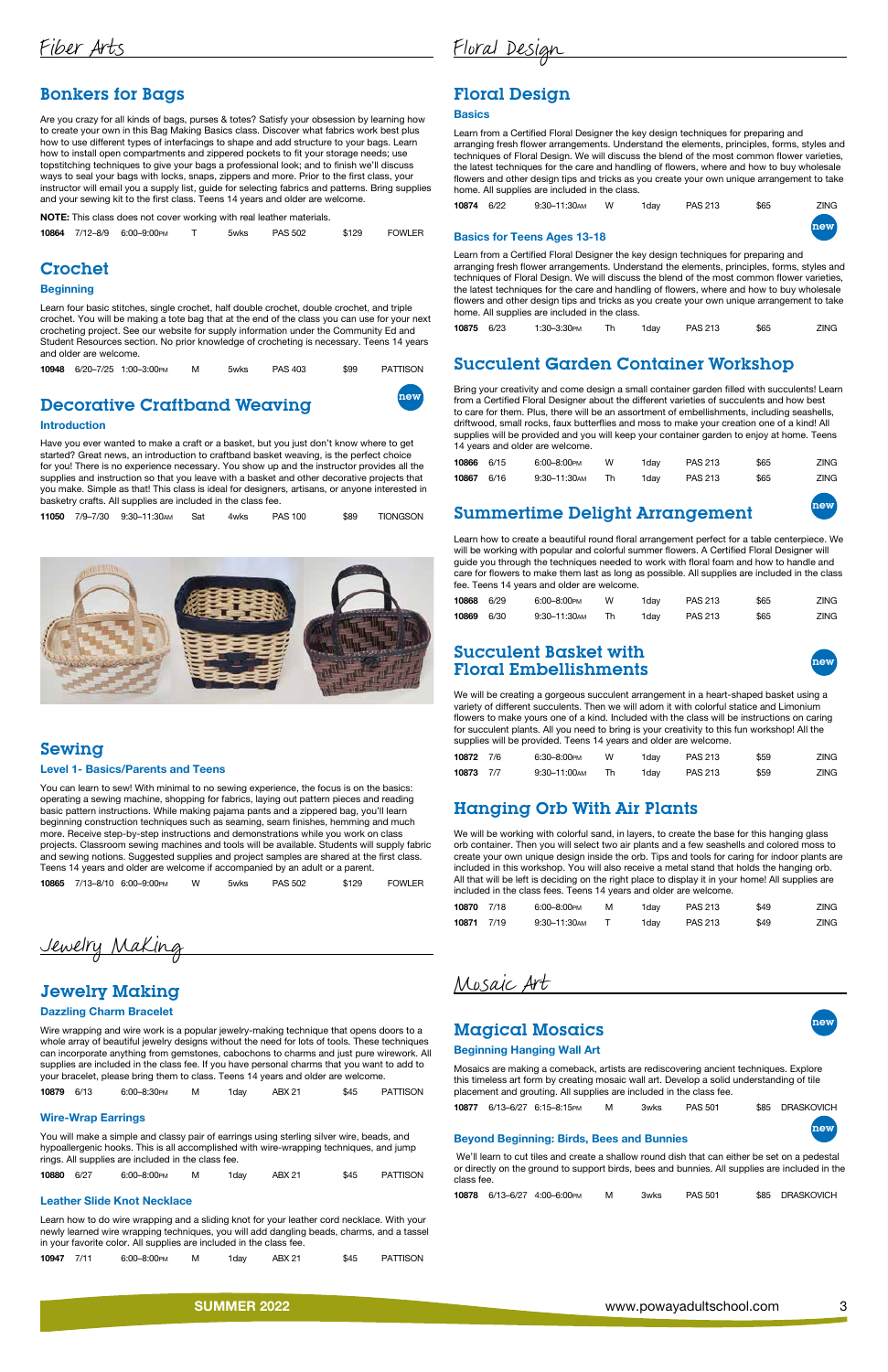Photography and Editing

### Adobe Lightroom

#### Introduction

 Adobe Lightroom is a photo editing software that allows you to organize, edit, and manage your photos quickly and efficiently like a pro. See why no photographer should be without Lightroom. No experience is necessary. This class takes you from set-up, importing, [correcting and editing, all the way through the process of exporting images ready for sharing](https://poway.augusoft.net/index.cfm?method=ClassInfo.ClassInformation&int_class_id=11061&int_category_id=0&int_sub_category_id=0&int_catalog_id=0)  on social media and/or print.

|  | 11061 6/21-6/28 6:00-8:30 PM | 2wks. | <b>PAS 402</b> | \$55 | <b>HOLMES</b> |
|--|------------------------------|-------|----------------|------|---------------|
|  | 11066 7/12-7/19 6:00-8:30 PM | 2wks  | MCHS N8        | \$55 | SHEFFLER      |

#### Beyond the Basics

Continue learning Lightroom with skin retouching, removing unwanted elements of a photo, black and white treatments using the color adjustments; synchronizing adjustments, [cropping, and color correction, creating HDR images and Panoramas; applying watermarks,](https://poway.augusoft.net/index.cfm?method=ClassInfo.ClassInformation&int_class_id=11062&int_category_id=0&int_sub_category_id=0&int_catalog_id=0)  publishing directly to the web.

Pre-Requisite: Adobe Lightroom Introduction or experience using Lightroom.

|  | 11062 7/5-7/12 6:00-8:30 PM | T 2wks | <b>PAS 402</b> | \$55 | HOLMES   |
|--|-----------------------------|--------|----------------|------|----------|
|  | 11070 7/26-8/2 6:00-8:30 PM | 2wks   | MCHS N8        | \$55 | SHEFFLER |

### Digital Photography

NOTE: Bring your camera and its manual to this workshop. Please make sure your battery is charged.

#### An Introduction to Your DSLR Camera

[Get to know the menus and settings on your camera in this hands-on class. Teens 14 years](https://poway.augusoft.net/index.cfm?method=ClassInfo.ClassInformation&int_class_id=11059&int_category_id=0&int_sub_category_id=0&int_catalog_id=0)  and older are welcome.

| 11059 6/15 |  | 5:30-8:30PM |  | 1dav | <b>PAS 402</b> | \$39 | <b>HOLMES</b> |
|------------|--|-------------|--|------|----------------|------|---------------|
|------------|--|-------------|--|------|----------------|------|---------------|

#### Beginning DSLR

Go beyond "Auto" mode on your DSLR camera. Become comfortable in using the manual settings to get the exposures and the looks you want in your photography. See how the [three exposure settings - Aperture, ISO, and Shutter Speed - work together, and how each](https://poway.augusoft.net/index.cfm?method=ClassInfo.ClassInformation&int_class_id=11060&int_category_id=0&int_sub_category_id=0&int_catalog_id=0)  of them affects the way your photo looks. Learn your camera's focusing modes, exposure metering, white balance, and more. We'll talk about different kinds of photography- sports, portraiture, and landscape; and how to choose the best settings for anything you want to shoot. Teens 14 years and older are welcome.

|  | 11060 6/29-7/6 5:30-8:30PM   | w | 2wks. | <b>PAS 402</b> | \$59 | <b>HOLMES</b> |
|--|------------------------------|---|-------|----------------|------|---------------|
|  | 11067 7/13-7/20 6:00-8:30 PM | W | 2wks. | MCHS N8        | \$55 | SHEFFLER      |

### Digital Photography

#### Beyond Beginning DSLR

We'll start by reviewing full manual settings, how to best see light, and approach various [styles of photography. Explore more of the functionality built into your DSLR- RAW files vs](https://poway.augusoft.net/index.cfm?method=ClassInfo.ClassInformation&int_class_id=11099&int_category_id=0&int_sub_category_id=0&int_catalog_id=0)  jpgs, focusing modes, flash and exposure compensation, white balance, and dealing with low-light situations. Use bracketing, slow shutter and long exposures. Bonus: We'll review file management, processing and preserving your images.

While cooking fish can be intimidating to make, this class will give you the skills and confidence to source and cook fresh fish at home. You'll learn an array of bright and beautiful California coastal preparations for popular types of fish. You'll master three main [dishes including Baked Whitefish with olives and cherry tomatoes, Blackened Catfish, Pan-](https://poway.augusoft.net/index.cfm?method=ClassInfo.ClassInformation&int_class_id=11076&int_category_id=0&int_sub_category_id=0&int_catalog_id=0)Seared Sesame Crusted Tuna, and Lemon-roasted Salmon with Escarole, Asparagus and Potatoes. Bring three kitchen towels, a chef's knife and containers to bring any leftovers home. Teens 14 years and older are welcome.

|  |  | 11099 7/27-8/3 6:00-8:30PM |  | 2wks | MCHS N8 | \$55 | SHEFFLER |
|--|--|----------------------------|--|------|---------|------|----------|
|--|--|----------------------------|--|------|---------|------|----------|

#### Cell Phone Photography

Your phone is a sophisticated image-making device that is readily available. Learn how to [take better cellphone photographs and ways to manipulate and create great images. Apply](https://poway.augusoft.net/index.cfm?method=ClassInfo.ClassInformation&int_class_id=11068&int_category_id=0&int_sub_category_id=0&int_catalog_id=0)  the latest editing and photo-sharing apps.

NOTE: A working knowledge of basic cell phone usage, App Store accessibility and data connection necessary.

| 11068 7/14 | 6:00-9:00PM | 1day | MCHS N8 | \$39 | SHEFFLER |
|------------|-------------|------|---------|------|----------|
|            |             |      |         |      |          |

#### Landscape Photography

We will discover the five elements of a great landscape photograph. We will look at examples and learn how to use these 5 elements to capture the depth and dimensionality [we see in real life and create truly wall-worthy images. In week 1 we will learn how to shoot](https://poway.augusoft.net/index.cfm?method=ClassInfo.ClassInformation&int_class_id=11072&int_category_id=0&int_sub_category_id=0&int_catalog_id=0)  a great landscape and you'll have a week to try it out. Bring photos to week 2 to learn how to edit and discuss print options.

| <b>Pre-Requisite:</b> A working knowledge of DSLR camera and basic photography process. |  |                                    |  |      |         |      |          |  |  |
|-----------------------------------------------------------------------------------------|--|------------------------------------|--|------|---------|------|----------|--|--|
|                                                                                         |  | <b>11072</b> 7/28–8/4 6:00–9:00 рм |  | 2wks | MCHS N8 | \$59 | SHEFFLER |  |  |

#### Portrait Photography: Take Great Portraits

Whether you are using a DSLR or the Cell Phone you carry around with you, you can take great portraits. Learn new ways to use the lighting available to you, expose properly, use [the landscape to your advantage, and pose your subject in a way that makes them pop and](https://poway.augusoft.net/index.cfm?method=ClassInfo.ClassInformation&int_class_id=11069&int_category_id=0&int_sub_category_id=0&int_catalog_id=0)  look their best. We will look at natural and artificial lighting, natural environments, indoors or out, and learn how to work with the situation you are given. Bring your DSLR or phone camera to this workshop for hands-on practice.

### [Easy Middle Eastern Food](https://poway.augusoft.net/index.cfm?method=ClassInfo.ClassInformation&int_class_id=10935&int_category_id=0&int_sub_category_id=0&int_catalog_id=0) with Instant Pot® new



| 11069 7/21 |  | 6:00-9:00PM |  | 1day | MCHS N8 | \$39 | SHEFFLER |
|------------|--|-------------|--|------|---------|------|----------|
|------------|--|-------------|--|------|---------|------|----------|

## CULINARY ARTS



## **Sail Away Summer new Account Away Summer new Account**

#### Fish Fundamentals

| 11076 6/21 | 6:00-9:00PM | 1day | PHS B1 | \$59 | <b>HEINEKE</b> |
|------------|-------------|------|--------|------|----------------|
|            |             |      |        |      |                |

## Krazy for Kabobs new

[Kabobs are quick to prepare, inexpensive and delicious. You'll create different kabobs such](https://poway.augusoft.net/index.cfm?method=ClassInfo.ClassInformation&int_class_id=11077&int_category_id=0&int_sub_category_id=0&int_catalog_id=0)  as Sesame Beef Skewers, Italian Meatball Kabobs, Spicy Shrimp and Watermelon Kabobs, and Kielbasa Zucchini. Gather many great tips for skewering up some tasty summer suppers on the grill. Bring an apron, three kitchen towels, a chef's knife and containers to bring any leftovers home. Teens 14 years and older are welcome.

## **[Basics of Cooking for Teens](https://poway.augusoft.net/index.cfm?method=ClassInfo.ClassInformation&int_class_id=11074&int_category_id=0&int_sub_category_id=0&int_catalog_id=0) new new Reset of Cooking for Teens**

Join us for a weeklong class that will introduce your teenager to the kitchen. We'll start with kitchen safety, equipment, measuring and chopping and cutting. One day will be dedicated to soups, stocks and sauces, another day to sauteing and pan-frying meat and vegetables. We will focus on roasting and stewing before ending with desserts and pies. This class is a 4-day class and is for teenagers ages 13 -18.

|  | 11074 6/27-6/30 10:00 AM-1:00 PM M-Th 4 days |  | PHS B1 | \$139 | <b>HEINEKE</b> |
|--|----------------------------------------------|--|--------|-------|----------------|
|  | 11075 7/11-7/14 10:00 AM-1:00 PM M-Th 4 days |  | PHS B1 | \$139 | HEINEKE        |

### Summer Date Night

#### Cooking to Impress

Go beyond the basics to cook a tasty meal to excite your palate and impress your partner. Let's make some dishes tonight that are perfect for summer. On tonight's menu: Summer [salad with roasted beets, goat cheese and pecans, Orange Glazed Salmon, Creamy Garlic](https://poway.augusoft.net/index.cfm?method=ClassInfo.ClassInformation&int_class_id=11078&int_category_id=0&int_sub_category_id=0&int_catalog_id=0)  Parmesan Risotto, Fresh Summer vegetables and Chocolate-Peanut Butter pie. Bring an apron, chef's knife, three kitchen towels, and containers to bring any leftovers home.

| 11078 7/19 |  | 6:00-9:00PM |  | 1day | PHS <sub>B1</sub> | \$59 | <b>HEINEKE</b> |
|------------|--|-------------|--|------|-------------------|------|----------------|
|------------|--|-------------|--|------|-------------------|------|----------------|

Instant Pot ® Cooking

### Instant Pot® 101

Bring your 6 or 8 quart Instant Pot and learn about all the buttons and accessories. In this hands-on class, you will learn how the Instant Pot works and how to use it to cut cooking [time, make healthy meals, and save energy and money. If you hate to cook but love to eat,](https://poway.augusoft.net/index.cfm?method=ClassInfo.ClassInformation&int_class_id=10932&int_category_id=0&int_sub_category_id=0&int_catalog_id=0)  this class is for you. We'll make pulled pork, black-eyed peas, and applesauce. Bring an apron, a chef's knife, three kitchen towels and containers to take any leftovers home.

| 10932 6/16 | 6:00–8:30 РМ | 1dav | PHS B1 | \$55 | <b>TARNOVE</b> |
|------------|--------------|------|--------|------|----------------|
|            |              |      |        |      |                |

### [Easy Indian Food with Instant Pot®](https://poway.augusoft.net/index.cfm?method=ClassInfo.ClassInformation&int_class_id=10933&int_category_id=0&int_sub_category_id=0&int_catalog_id=0)

Let's make Indian curry in a hurry. In this hands-on course, learn to make easy and savory Indian dishes with your Instant Pot. We'll make a chicken curry, a vegetable side dish, rice and a dessert. Bring your 6 or 8-quart Instant Pot, an apron, chef's knife, three kitchen towels and containers to take any leftovers home.

| <b>Pre-Requisite:</b> Instant Pot 101 class or previous Instant Pot experience. |  |             |  |      |        |      |                |  |  |  |
|---------------------------------------------------------------------------------|--|-------------|--|------|--------|------|----------------|--|--|--|
| 10933 6/30                                                                      |  | 6:00-8:30PM |  | 1dav | PHS B1 | \$55 | <b>TARNOVE</b> |  |  |  |

### [Easy Mexican Food with Instant Pot®](https://poway.augusoft.net/index.cfm?method=ClassInfo.ClassInformation&int_class_id=10934&int_category_id=0&int_sub_category_id=0&int_catalog_id=0)

Do you sometimes wish every day was Taco Tuesday? Expand your repertoire of Mexican recipes? In this hands-on class we will make easy and savory Mexican dishes with your Instant Pot ®. We'll make a chicken enchilada casserole, refried beans from scratch and fish tacos. Bring your 6 or 8-quart Instant Pot, an apron, a chef's knife, three kitchen towels and containers to bring any leftovers home.

Pre-Requisite: Instant Pot 101 class or previous Instant Pot experience.

| 10934 7/14 |  | 6:00-8:30PM |  | 1day | PHS <sub>B1</sub> | \$55 | TARNOVE |
|------------|--|-------------|--|------|-------------------|------|---------|
|------------|--|-------------|--|------|-------------------|------|---------|

Enjoy the subtle spices of Middle Eastern cuisine as we make Chicken Shwarma with Tzaziki Yogurt, Baba Ganoush and Hashweh (ground beef with rice and pine nuts). Bring your 6 or 8-quart Instant Pot, an apron, a chef's knife, three kitchen towels and containers to bring any leftovers home.

Pre-Requisite: Instant Pot 101 class or previous Instant Pot experience.

| 10935 7/28 |  | 6:00–8:30 РМ |  | 1day | PHS B1 | \$55 | TARNOVE |
|------------|--|--------------|--|------|--------|------|---------|
|------------|--|--------------|--|------|--------|------|---------|

### 4 858.668.4024 SUMMER 2022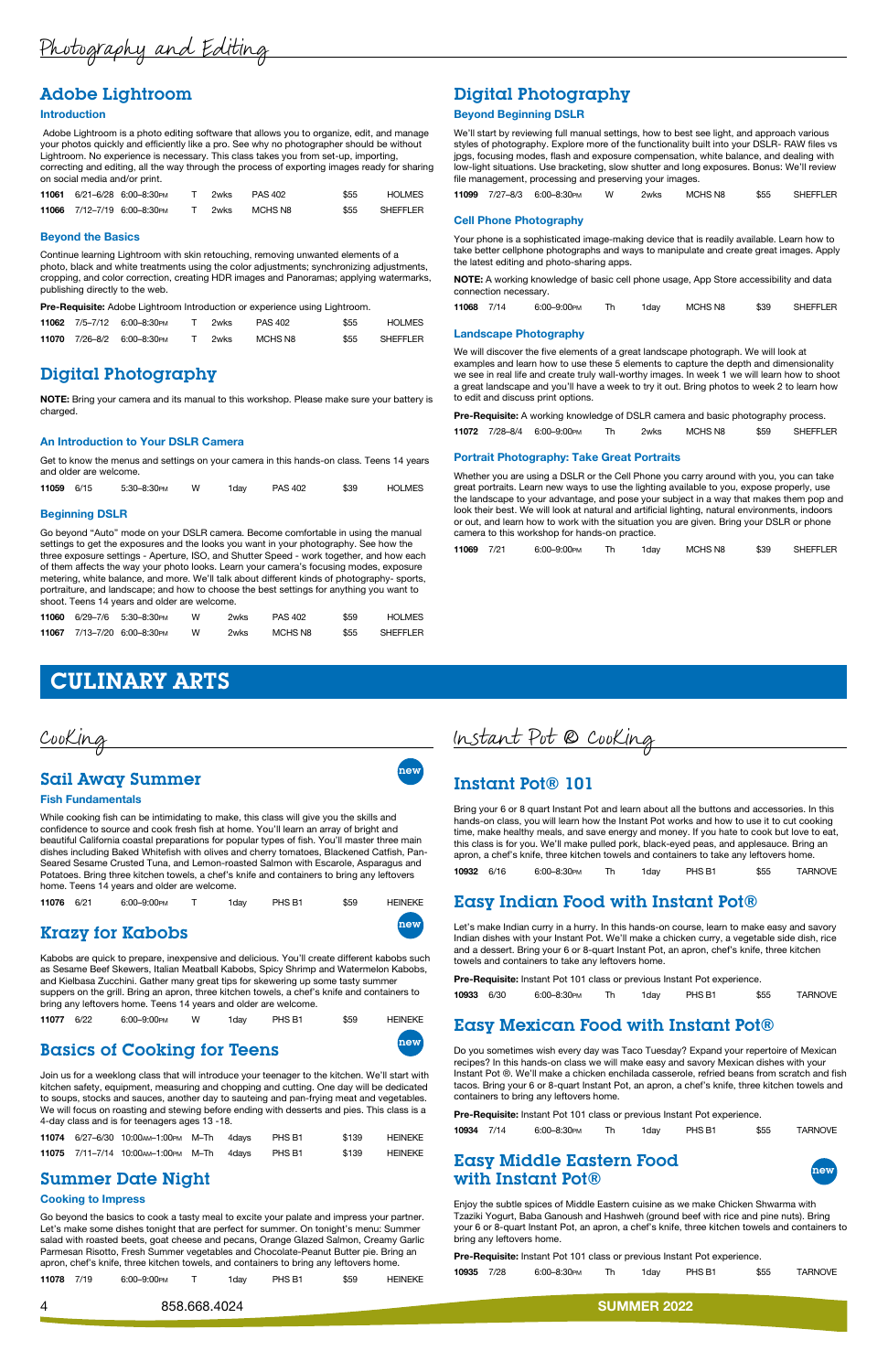Cake Decorating

## [Cake Decorating for Teens](https://poway.augusoft.net/index.cfm?method=ClassInfo.ClassInformation&int_class_id=10930&int_category_id=0&int_sub_category_id=0&int_catalog_id=0)

Teenagers, want to try something fun this summer? Let's learn some cake decorating just for you. We'll make bright, colorful frostings, animal faces and flowers and use lots of sprinkles. See a variety of products used to create artistic cakes and cupcakes. Supplies are included in the class fee. Teens 13 years and older are welcome.

|  | <b>10930</b> 7/14–7/21 6:00–8:00 рм |     | 2wks | <b>PAS 501</b> | \$69 | GLADOW |
|--|-------------------------------------|-----|------|----------------|------|--------|
|  | 10931 8/4-8/11 6:00-8:00PM          | Th. | 2wks | <b>PAS 501</b> | \$69 | GLADOW |

## Cake Decorating

### Beyond Beginning

[If you have some cake decorating experience, let's explore some different tips. Piping new](https://poway.augusoft.net/index.cfm?method=ClassInfo.ClassInformation&int_class_id=10929&int_category_id=0&int_sub_category_id=0&int_catalog_id=0)  flowers, basket weave and more. We will experiment with fondant and the tools it takes to make a large fondant flower. You will design your own fondant flower. Bring a container to take your flower home. We will be working with cake dummies the second night practicing different designs or you can bring in your own baked 8" cake to work on in class.

| GLADOW<br>10929 6/30-7/7 6:00-8:00PM<br><b>PAS 501</b><br>\$69<br>2wks |
|------------------------------------------------------------------------|
|------------------------------------------------------------------------|

## **No Bake Desserts** new

## Desserts

In the heat of the summer, we don't want to turn the oven on. Let's make some desserts [that don't require an oven. We will make Tiramisu and for diet and peanut-sensitive bakers,](https://poway.augusoft.net/index.cfm?method=ClassInfo.ClassInformation&int_class_id=10963&int_category_id=0&int_sub_category_id=0&int_catalog_id=0)  we will make a Middle Eastern sesame candy. Bring three kitchen towels, an apron- if you have one and containers to take home your delicacies.

| 10963 8/9 | 6:00-9:00рм | 1day | PHS B1 | \$55 | JAOUDE |
|-----------|-------------|------|--------|------|--------|
|           |             |      |        |      |        |



## **Summer Fruit Desserts**

Enjoy the fruits of the summer season. We will focus on crisps and Chef's famous chocolate [sack filled with fresh fruit. Bring an apron, a chef's knife, three kitchen towels and containers](https://poway.augusoft.net/index.cfm?method=ClassInfo.ClassInformation&int_class_id=11079&int_category_id=0&int_sub_category_id=0&int_catalog_id=0)  to take any leftovers home. Teens 14 years and older are welcome.

11079 7/20 6:00–9:00pm W 1day PHS B1 \$59 HEINEKE

## HEALTHY & ACTIVE LIFESTYLE

Dance

## Beginning Bachata

Bachata is a fun, rhythmic style of social partner dance from the Dominican Republic which is now danced all over the world danced to...you guessed it...Bachata music which when [heard gets your body moving! Popular at Salsa dances. Partners are strongly recommended](https://poway.augusoft.net/index.cfm?method=ClassInfo.ClassInformation&int_class_id=11109&int_category_id=0&int_sub_category_id=0&int_catalog_id=0)  but not required. Each person must register separately. A line dance style of Bachata will also be taught. Let's dance! See you on the dance floor!

|  |  | 11109 6/30-7/21 6:00-7:00PM |  | 4wks | TBK MPR | \$39 | LIMON |
|--|--|-----------------------------|--|------|---------|------|-------|
|--|--|-----------------------------|--|------|---------|------|-------|

### Line Dancing

#### Level 1

Line dancing is great exercise; healthy for your mind and body. And psst... you don't need a [partner. Enjoy an evening of fun. It's all about good music, good people and good fun! You'll](https://poway.augusoft.net/index.cfm?method=ClassInfo.ClassInformation&int_class_id=10908&int_category_id=0&int_sub_category_id=0&int_catalog_id=0)  quickly learn the basics and you will be dancing on your first night. Teens 14 years and older are welcome.

|  |  | 10908 6/15-8/10 6:00-7:30PM |  | 9wks | SH MPR | \$89 | <b>CHIANG</b> |
|--|--|-----------------------------|--|------|--------|------|---------------|
|--|--|-----------------------------|--|------|--------|------|---------------|

### Level 1.5

Do you already have experience as a line dancer and feel comfortable with line dance terminology and protocol? Would you like to add some new dances that are being done locally to your dance repertoire in a fast-paced class geared for the high improver/ [intermediate dancer? Then come join us because this is the class for you. Teens 14 years](https://poway.augusoft.net/index.cfm?method=ClassInfo.ClassInformation&int_class_id=10909&int_category_id=0&int_sub_category_id=0&int_catalog_id=0)  and older are welcome.

#### NOTE: This is not a beginner level class.

|  | 10909 6/15-8/10 7:30-9:00PM | W. | 9wks | SH MPR | \$89 | CHIANG |
|--|-----------------------------|----|------|--------|------|--------|
|  |                             |    |      |        |      |        |

Nutrition

## Fight Inflammation and the set of  $\frac{new}{new}$

#### The Power of Food

Learn about the significance of inflammation as it relates to chronic diseases. We will [discuss the different types of inflammation and their causes. Learn about nutrition-related](https://poway.augusoft.net/index.cfm?method=ClassInfo.ClassInformation&int_class_id=11106&int_category_id=0&int_sub_category_id=0&int_catalog_id=0)  anti-inflammatory compounds and the foods that provide them. We will have a recipe demonstration and food sampling to help you gain confidence in the preparation of antiinflammatory foods.

## [Optimizing Nutrition for Brain Health](https://poway.augusoft.net/index.cfm?method=ClassInfo.ClassInformation&int_class_id=11107&int_category_id=0&int_sub_category_id=0&int_catalog_id=0) new



Identify lifestyle strategies and optimize nutrition for brain health. Understand how key nutrients and foods that play a role in brain health. We will have a recipe demonstration and food sampling to support brain health.

| 11107 7/5 | 10:00–11:30 м | 1dav | <b>PAS 213</b> | \$29 | McNAMARA |
|-----------|---------------|------|----------------|------|----------|
| 11108 8/2 | 6:00-7:30PM   | 1dav | ABX 21         | \$29 | McNAMARA |



Self Defense

## Krav Maga

#### Women's Self-Defense

Learn to defend yourself against the most common attacks that you may encounter, i.e. [chokes, grabs, bear hugs, and other attacks often used by larger, stronger aggressors. Krav](https://poway.augusoft.net/index.cfm?method=ClassInfo.ClassInformation&int_class_id=10896&int_category_id=0&int_sub_category_id=0&int_catalog_id=0)  Maga teaches you how to transform your fear into anger and unleash it into empowerment. This class will be held at Invictus Krav Maga, 12234 Poway Rd, Suite 200, Poway.

10896 7/16–8/13 12:00–1:00pm Sat 5wks \$55 MONTALBANO

Tai Chi and Qigong

## [Tai Chi and Qigong for a Healthy Life](https://poway.augusoft.net/index.cfm?method=ClassInfo.ClassInformation&int_class_id=10936&int_category_id=0&int_sub_category_id=0&int_catalog_id=0)

#### Eight Essential Energies (Part 1)

Tai Chi and Qigong are ancient healing arts widely practiced around the world. Tai Chi, originally a style of Martial Art, focuses on meditative movements that are known for improving one's balance, body awareness, and overall wellness after longtime practice.

|  | 10936 6/14-7/26 6:00-7:00PM         |              | 7wks | CR MPR         | \$69 | WU |
|--|-------------------------------------|--------------|------|----------------|------|----|
|  | <b>10937</b> 6/17–7/29 9:30–10:30 м | $\mathbf{H}$ | 7wks | <b>PAS 503</b> | \$69 | WU |

#### Yang Style 24 Steps

[Yang Style 24 steps is an extremely popular form of Tai Chi practiced in China among daily](https://poway.augusoft.net/index.cfm?method=ClassInfo.ClassInformation&int_class_id=10938&int_category_id=0&int_sub_category_id=0&int_catalog_id=0)  practitioners. This form will give you an introduction to the essential elements of Tai Chi along with the traditional flavor of longer forms.

|  | 10938 6/14-7/26 7:00-8:00PM    | 7wks. | CR MPR         | \$69 | WU. |
|--|--------------------------------|-------|----------------|------|-----|
|  | 10939 6/17-7/29 10:30-11:30 AM | 7wks. | <b>PAS 503</b> | \$69 | WU  |

### Senior Beginning Tai Chi

Take time to work on your balance of mind and body. This graceful moving meditation develops essential skills for healthy living; relaxed breathing, postural alignment, good [balance, improved circulation, better coordination and ultimately experiencing the harmony](https://poway.augusoft.net/index.cfm?method=ClassInfo.ClassInformation&int_class_id=10900&int_category_id=0&int_sub_category_id=0&int_catalog_id=0)  of a peaceful mind.

|  | 10900 6/14-8/2 6:00-7:00 PM         |          | 8wks ABX Media CTR \$75 BOZORGCHAMI |                  |
|--|-------------------------------------|----------|-------------------------------------|------------------|
|  | <b>10901</b> 6/15–8/3 10:00–11:00 м | <b>W</b> | 8wks ONLINE                         | \$75 BOZORGCHAMI |

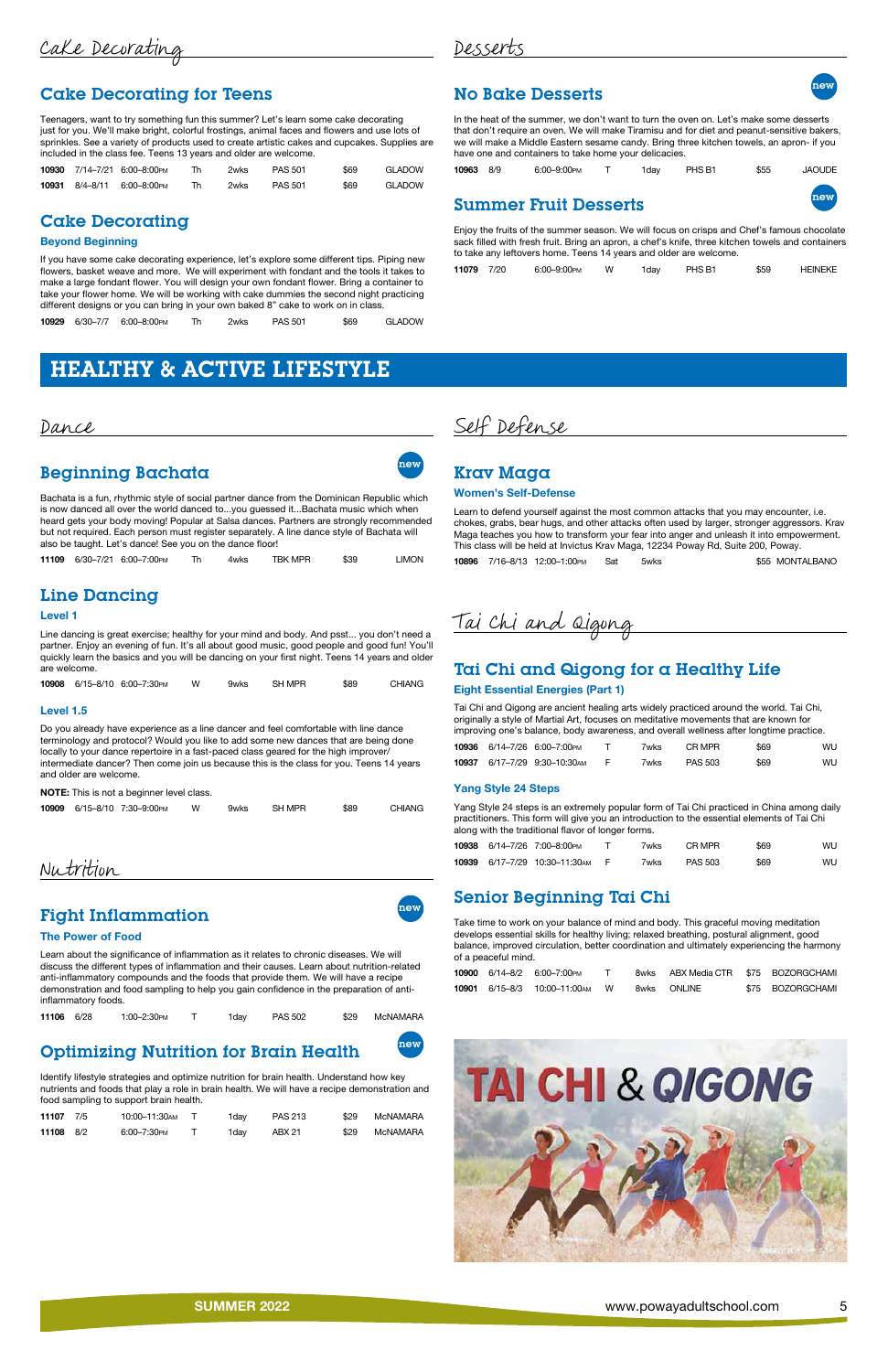### Aqua Zumba

Aqua Zumba is an energizing and fun class that is suitable for beginners and Zumba fitness enthusiasts alike! The moves are performed at a slower pace than on land and impact on your joints is significantly [reduced. Don't let the slower pace of a water-based class fool you, you'll](https://poway.augusoft.net/index.cfm?method=ClassInfo.ClassInformation&int_class_id=10905&int_category_id=0&int_sub_category_id=0&int_catalog_id=0)  still get a great workout.

| 10905 | 6/13-8/8 | 9:00–10:00ам            | м  | 8wks | RBHS Pool        | \$79 | <b>GHAIBI</b> |
|-------|----------|-------------------------|----|------|------------------|------|---------------|
| 10906 |          | 6/16-8/11 9:00-10:00 AM | Th | 9wks | <b>RBHS Pool</b> | \$85 | <b>GHAIBI</b> |
| 10907 |          | 6/17-8/12 8:00-9:00 AM  |    | 9wks | <b>DNHS Pool</b> | \$85 | <b>GHAIBI</b> |

### Belly Dancing

#### For Fun and Exercise

Come enjoy an exciting low-impact total body workout. Learn the ancient art of Middle [Eastern Dancing. Learn authentic moves and combinations in a fun way. No experience is](https://poway.augusoft.net/index.cfm?method=ClassInfo.ClassInformation&int_class_id=10958&int_category_id=0&int_sub_category_id=0&int_catalog_id=0)  necessary. Wear comfortable gym clothes, socks, ballet or jazz shoes and bring a sache (scarf) to wear around your hips. Come and unleash the belly dancer within!

|                | 10958 6/13-8/1 6:00-7:15PM | M | 7wks | MC MPR | \$69 | <b>JAOUDE</b> |
|----------------|----------------------------|---|------|--------|------|---------------|
|                | 10959 6/15-8/3 6:00-7:15PM | w | 7wks | PV MPR | \$69 | <b>JAOUDE</b> |
| (no class 7/6) |                            |   |      |        |      |               |

#### Level 1.5

Now that you have taken the beginner class, join this class and build on what you've [learned. We'll take the fundamental moves taught in the beginning class and add fun](https://poway.augusoft.net/index.cfm?method=ClassInfo.ClassInformation&int_class_id=10960&int_category_id=0&int_sub_category_id=0&int_catalog_id=0)  combinations with authentic Middle Eastern music.

| 10960          | 6/13–8/1 7:30–8:45рм       | м | 7wks | MC MPR | \$69 | JAOUDE |
|----------------|----------------------------|---|------|--------|------|--------|
|                | 10961 6/15-8/3 7:30-8:45PM | W | 7wks | PV MPR | \$69 | JAOUDE |
| (no class 7/6) |                            |   |      |        |      |        |

### Forever Young

#### 30-Minute Workout

As we age it's easy to lose our muscle density as well as run the risk of bone loss due to inactivity. In this fun 30-minute workout we'll use light weights as well as your own [bodyweight to gain flexibility and increase muscle strength. We'll also incorporate stretches](https://poway.augusoft.net/index.cfm?method=ClassInfo.ClassInformation&int_class_id=10815&int_category_id=0&int_sub_category_id=0&int_catalog_id=0)  as well as other movements, including standing and seated exercises that you can also do at home.

|                    | 10815 6/17-8/12 8:45-9:15AM | 8wks | PAS 503 | \$45 | <b>TAYLOR</b> |
|--------------------|-----------------------------|------|---------|------|---------------|
| (no class $7/29$ ) |                             |      |         |      |               |

### GROOV3

#### Dance, Sweat, Live

[Try this amazingly fun and accessible hip-hop dance class. In this judgment-free zone you](https://poway.augusoft.net/index.cfm?method=ClassInfo.ClassInformation&int_class_id=10891&int_category_id=0&int_sub_category_id=0&int_catalog_id=0)  will learn choreographed routines broken down to your favorite music. This class is taught at two speeds- slow, then fast- making learning easy. Then we put it all together for three times the empowerment, watch as you DANCE, SWEAT and LIVE far beyond this class. Teens 14 years and older are welcome.

|                    | 10891 6/15-8/10 6:00-7:00PM | 8wks | MID MPR | \$79 | STRACHAN |
|--------------------|-----------------------------|------|---------|------|----------|
| (no class $7/13$ ) |                             |      |         |      |          |

### Killer Sculptured Abs

Join us for the ultimate abs and butt workout. Whether you're a first-time exerciser or a [returning student, get ready to move, get stronger and feel your best inside and out. Bring](https://poway.augusoft.net/index.cfm?method=ClassInfo.ClassInformation&int_class_id=10892&int_category_id=0&int_sub_category_id=0&int_catalog_id=0)  light weights (1-3 pounds) and a mat. Let's get Strong to the Core!

|                   | 10892 6/14-8/9 10:00-11:00 AM | 8wks | <b>PAS 503</b> | \$79 | MELLENTIN |
|-------------------|-------------------------------|------|----------------|------|-----------|
| (no class $7/5$ ) |                               |      |                |      |           |

### POUND Fitness

Channel your inner rock star in this full-body cardio-jam session inspired by the infectious, energizing, and sweat-dripping fun of playing the drums. This workout combines cardio, conditioning, and strength training with yoga and Pilates-inspired movements while using Ripstix, (lightly weighted drumsticks) engineered specifically for exercising. Designed for all fitness levels, this workout is easily modifiable and the alternative vibe and welcoming philosophy is for men and women of all ages and abilities. Participants need to bring their [own yoga mats. Be as BRAVE, BOLD and LOUD as you want to. Teens 14 years and older](https://poway.augusoft.net/index.cfm?method=ClassInfo.ClassInformation&int_class_id=10903&int_category_id=0&int_sub_category_id=0&int_catalog_id=0)  are welcome.

10903 6/22–8/10 6:00–7:00pm W 7wks SC MPR \$69 ARNETT (no class 7/6)

### Senior Zumba

#### **Beginning**

Join us for this dance fitness program that is sweeping the nation. You will learn basic Zumba steps to exciting Latin beats and rhythms from around the world. This course [includes a balanced, effective, fun and engaging workout session for seniors. No rhythm](https://poway.augusoft.net/index.cfm?method=ClassInfo.ClassInformation&int_class_id=10942&int_category_id=0&int_sub_category_id=0&int_catalog_id=0)  required!

ummer **Only**

|  | 10942 6/14-8/9 1:00-2:00PM   | 9wks | <b>PAS 503</b> | \$85 | <b>GHAIBI</b> |
|--|------------------------------|------|----------------|------|---------------|
|  | 10943 6/16-8/11 1:00-2:00 PM | 9wks | <b>PAS 503</b> | \$85 | <b>GHAIBI</b> |

### [Strength Training for Seniors](https://poway.augusoft.net/index.cfm?method=ClassInfo.ClassInformation&int_class_id=10893&int_category_id=0&int_sub_category_id=0&int_catalog_id=0)

Increase your balance, stability and stamina. Rewind the aging process while strengthening your body and mind. It's never too late. Bring your own 1-2 pound hand weights.

10893 6/16–8/11 9:05–10:05am Th 8wks PAS 503 \$79 MELLENTIN (no class 6/30)

### Total Fitness Workout

[Is your workout in a rut? Have your results plateaued? Or, are you new to exercise and want](https://poway.augusoft.net/index.cfm?method=ClassInfo.ClassInformation&int_class_id=10814&int_category_id=0&int_sub_category_id=0&int_catalog_id=0)  to get started in a safe and friendly environment? Well you're in luck! This Certified Personal Trainer-directed workout is designed for both males and females at all fitness, exercise and age levels. Come for a fun and energetic 60-minute workout, increasing muscle tone and shaping and defining your total body. Resistance bands and free weights are encouraged to be used. Please have a towel or mat as well as water and a great attitude and we'll do the rest!

|  |  | 10814 6/15-8/10 6:00-7:00PM |  | 9wks | PAS 503 | \$85 | <b>TAYLOR</b> |
|--|--|-----------------------------|--|------|---------|------|---------------|
|--|--|-----------------------------|--|------|---------|------|---------------|

### Women's Kickboxing

Come see why people love our kickboxing program! We structure the class so that total beginners can follow along while seasoned pros can get the workout they're looking for. [Develop self-defense skills while working out, achieve stress relief, weight loss and cardio](https://poway.augusoft.net/index.cfm?method=ClassInfo.ClassInformation&int_class_id=11064&int_category_id=0&int_sub_category_id=0&int_catalog_id=0)  conditioning. There's no judgment or expectation and you can count on lots of support, encouragement and fun! If you're new to kickboxing or new to working out, this is a great option for you. This class will be held at Seven Spears Martial Arts, 12943 Pomerado Rd, Poway 92064

|  | 11064 6/15-7/6 9:30-10:15AM | 4wks | \$39 | <b>SPEARS</b> |
|--|-----------------------------|------|------|---------------|
|  |                             |      |      |               |

Pilates and Yoga

### Chair Yoga for Seniors

Chair yoga safely improves senior health. It is a great way while you are seated to loosen

[and stretch painful muscles, reduce stress, improve circulation and joint mobility. Come for](https://poway.augusoft.net/index.cfm?method=ClassInfo.ClassInformation&int_class_id=10812&int_category_id=0&int_sub_category_id=0&int_catalog_id=0)  a fun and safe way to practice yoga. You will enjoy amazing benefits and feel great.

|  | <b>10812</b> 6/13-8/8 9:45-10:45AM |   | 8wks. | <b>PAS 503</b> | \$79 | DINEVA        |
|--|------------------------------------|---|-------|----------------|------|---------------|
|  | 10813 6/15-8/10 9:45-10:45AM       | w | 9wks. | PAS 503        | \$85 | <b>DINFVA</b> |

### Gentle Yoga

Have you been searching for a gentler, slower-paced yoga practice? In this class, people of all fitness levels, sizes and ages can enjoy practicing yoga in an atmosphere of safety and comfort. We will focus on breathwork, include more warmup movements, and postures are [held longer. Gentle Yoga will offer you the benefits of stress reduction, spinal health, muscle](https://poway.augusoft.net/index.cfm?method=ClassInfo.ClassInformation&int_class_id=10810&int_category_id=0&int_sub_category_id=0&int_catalog_id=0)  tension release and increased range of movement. Please bring a yoga mat and a small blanket or towel.

| 10810 |          | 6/13–8/8 8:30–9:30 м | м  | <b>8wks</b> | PAS 503       | \$79 | <b>DINFVA</b>    |
|-------|----------|----------------------|----|-------------|---------------|------|------------------|
| 10897 | 6/13-8/1 | 6:00–7:15 Рм         | м  | 7wks        | ABX Media CTR |      | \$69 BOZORGCHAMI |
| 10898 | 6/14–8/2 | 10:00–11:15 м        |    | <b>8wks</b> | ONI INF       |      | \$79 BOZORGCHAMI |
| 10899 | 6/16-8/4 | 6:00–7:15 Рм         | Th | <b>8wks</b> | MID MPR       |      | \$79 BOZORGCHAMI |

## Hatha Yoga

If you have a good understanding of basic yoga postures, movement and coordinated

[breathwork, begin to explore a wider variety of poses and styles. This class is more vigorous](https://poway.augusoft.net/index.cfm?method=ClassInfo.ClassInformation&int_class_id=10816&int_category_id=0&int_sub_category_id=0&int_catalog_id=0)  than Gentle Yoga. Do not eat for two hours before class and bring a yoga mat. Teens 14 years and older are welcome.

Important Note: Participants must be able to easily transition from standing to sitting to lying down postures.

| (no class 6/28) | 10816 6/14-8/9 6:00-7:15PM   |   | 8wks | PAS 503 |      | \$89 DOHRN-SIMPSON |
|-----------------|------------------------------|---|------|---------|------|--------------------|
|                 | 10811 6/15-8/10 8:30-9:30 AM | w | 9wks | PAS 503 | \$85 | DINEVA             |

### Pilates Mat

Streamline your body and focus your mind with classic Pilates mat exercises. Pilates is an exercise discipline based on stability with motion. Students learn to stabilize the spine and pelvis while strengthening core muscles, realigning the body, improving flexibility, balance [and coordination. Do not eat for two hours before class and bring a thick Pilates mat. Teens](https://poway.augusoft.net/index.cfm?method=ClassInfo.ClassInformation&int_class_id=10904&int_category_id=0&int_sub_category_id=0&int_catalog_id=0)  14 years and older are welcome.

|  |  | <b>10904</b> 6/16–7/28 10:15–11:15 м |  | 7wks | PAS 503 |  | \$69 SARMIENTO |
|--|--|--------------------------------------|--|------|---------|--|----------------|
|--|--|--------------------------------------|--|------|---------|--|----------------|

6 858.668.4024 **SUMMER 2022**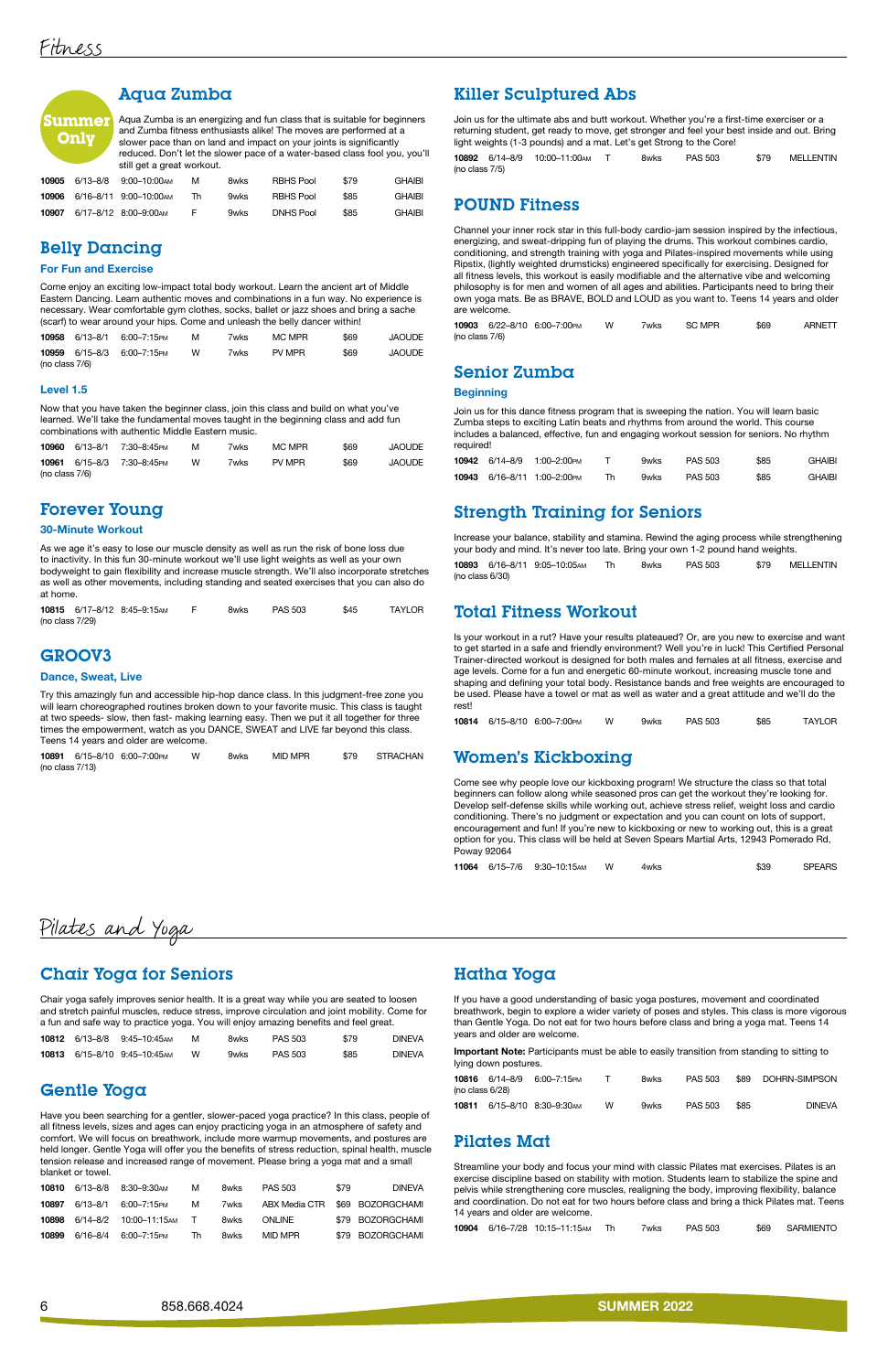### Tai Chi and Yoga Fusion

Gain strength, balance and flexibility through the fusion of Tai Chi and Gentle Yoga. The [gentle moves of both practices done mindfully, followed by deep relaxation results in an](https://poway.augusoft.net/index.cfm?method=ClassInfo.ClassInformation&int_class_id=10902&int_category_id=0&int_sub_category_id=0&int_catalog_id=0)  overall calm body and mind. Please bring a yoga mat.

|  |  | 10902 6/15-8/3 6:00-7:15PM W |  |  | 8wks POM MPR \$89 |  | BOZORGCHAMI |
|--|--|------------------------------|--|--|-------------------|--|-------------|
|--|--|------------------------------|--|--|-------------------|--|-------------|

### [Yoga for Athletic Conditioning and](https://poway.augusoft.net/index.cfm?method=ClassInfo.ClassInformation&int_class_id=10894&int_category_id=0&int_sub_category_id=0&int_catalog_id=0)  Rehabilitation

Enjoy a yin yoga series geared toward active lifestyles, athletes and rehabilitation of the fascial and musculoskeletal system. We will focus on how you feel in the pose within your limitations of aches, pains and injury. Yin yoga will help create space in your joint capsules, fluidity in your fascia and increase your overall range of motion. Yin yoga is slower and deeper yet safe and respectful for our body's boundaries.

| 10894<br>(no class $7/11$ ) | 6/13–8/8 | 11:00 мм-12:00 рм М |   | 7wks | <b>PAS 503</b> | \$69 | CARRILLO |
|-----------------------------|----------|---------------------|---|------|----------------|------|----------|
| 10895<br>(no class $7/11$ ) | 6/13–8/8 | 6:30–7:30 Рм        | м | 7wks | OVMS MPR       | \$69 | CARRILLO |

## Sports: Golf, Tennis and Pickleball

### Golf Academy

#### Building a Consistent Swing

Every amateur golfer is on a lifetime journey for consistent club/ball contact. This course is designed as a follow-up and continuation of the skills acquired in the Full Swing course. During this course, you will revisit and refine two very critical concepts: the bottom of the arc and the spine angle. Those mechanics will be blended with timing, tempo and "feel" in this course. You will progress from swinging your irons to adding rescue clubs, fairway woods and the driver to your skill sets. Each week we will meet in a classroom for instruction, practice and video analysis. Each Saturday morning, we will meet at a local golf [course/learning center for guided practice \(fees not included\). Bring a full set of golf clubs to](https://poway.augusoft.net/index.cfm?method=ClassInfo.ClassInformation&int_class_id=10889&int_category_id=0&int_sub_category_id=0&int_catalog_id=0)  practice.

Pre-Requisite: Successful completion of The Short Game class or previous learning of basic golf skills.

|  | 10889 7/6-8/13 6:00-7:15PM | W   | 6wks | ABX Media CTR \$139 | <b>GILES</b> |
|--|----------------------------|-----|------|---------------------|--------------|
|  | 8:00–9:30am                | Sat |      |                     |              |

### Pickleball

#### **Basics**

Are you ready for the latest craze? Try pickleball. This novice level class is for anyone [interested in learning the basic skills, rules and strategies for singles and doubles. Bring your](https://poway.augusoft.net/index.cfm?method=ClassInfo.ClassInformation&int_class_id=10923&int_category_id=0&int_sub_category_id=0&int_catalog_id=0)  own paddle (you can purchase this at the Pickleball Central website), hat/visor, sunscreen, sunglasses, water bottle with water in it and a smile. Balls will be provided.

| 10923 |               | 6/18-8/13 8:30-10:00 AM  | Sat | 8wks | OVMS Crts | \$95 | HARLAND          |
|-------|---------------|--------------------------|-----|------|-----------|------|------------------|
| 10924 |               | 6/18-8/13 10:15-11:45 AM | Sat | 8wks | OVMS Crts | \$95 | HARI AND         |
| 10925 |               | 6/18-8/13 8:30-10:00 AM  | Sat | 8wks | OVMS Crts | \$95 | <b>EINHORN</b>   |
| 11101 |               | 6/18-8/13 8:30-10:00 AM  | Sat | 8wks | OVMS Crts | \$95 | <b>LEIDERMAN</b> |
| 11102 | $6/18 - 8/13$ | 10:15-11:45 AM           | Sat | 8wks | OVMS Crts | \$95 | <b>LEIDERMAN</b> |
|       |               |                          |     |      |           |      |                  |

#### Beyond Basics

This class is for players who have an existing knowledge of the basic strokes and match play. Drills will be fast paced so participants should be fit enough to survive. This is not for [the faint of heart. Doubles improvement will be the main emphasis. What to bring: same as](https://poway.augusoft.net/index.cfm?method=ClassInfo.ClassInformation&int_class_id=10926&int_category_id=0&int_sub_category_id=0&int_catalog_id=0)  Pickleball Basics class above.

Skills needed: You should be able to serve and return moderate serves with 50% consistency and to move forward to volley at the kitchen line with some success.

| 10926 | 6/18–8/13 10:15–11:45 м       | Sat | <b>8wks</b> | OVMS Crts | \$95 | <b>EINHORN</b> |
|-------|-------------------------------|-----|-------------|-----------|------|----------------|
|       | 11103 6/18-8/13 8:30-10:00 AM | Sat | <b>8wks</b> | OVMS Crts | \$95 | <b>NERIO</b>   |
|       | 11104 6/18-8/13 10:15-11:45AM | Sat | <b>8wks</b> | OVMS Crts | \$95 | <b>NERIO</b>   |

#### Let's Play

This class is based on playing pickleball in an organized tournament play setting. Each week a designated type of tournament will be used to set up matches for doubles play. Longer tournaments may last two class sessions. Round-robin, elimination and challenge [tournament formats will be used in conjunction with assigned, seeded and random partner](https://poway.augusoft.net/index.cfm?method=ClassInfo.ClassInformation&int_class_id=10927&int_category_id=0&int_sub_category_id=0&int_catalog_id=0)  selections. The beginning of each class will include a short discussion on the "Rules of the Game" or pickleball game strategies. Your playing level should be at the "Beyond Basics" class level or above. Bring your paddle, water, sunscreen and be ready to PLAY.

NOTE: This class is not for beginners.

|  | 10927 6/21-7/26 6:00-7:30PM | 6wks | WVS Tennis Crts \$75 | PFEIL |
|--|-----------------------------|------|----------------------|-------|
|  | 10928 6/23-7/28 6:00-7:30PM | 6wks | WVS Tennis Crts \$75 | PFEIL |

### Tennis

#### **Beginner**

Tennis- Exercise you can enjoy! Join us and surprise yourself! Meet new people, have fun and live longer. Learn forehand, backhand, ground strokes, volleys, lobs, overheads and [serves. Bring a tennis racket, water, hat/visor and sunscreen/sunblock. Teens 14 years and](https://poway.augusoft.net/index.cfm?method=ClassInfo.ClassInformation&int_class_id=10912&int_category_id=0&int_sub_category_id=0&int_catalog_id=0)  older are welcome.

| 10912                       | 6/13–7/25 6:00–7:30 рм | м   | 6wks | WVS Tennis Crts         | \$79 | CRETELLA       |
|-----------------------------|------------------------|-----|------|-------------------------|------|----------------|
| 10913                       | 6/14-7/26 4:00-5:30PM  | T   | 7wks | <b>RBHS</b> Tennis Crts | \$95 | <b>TOSCANO</b> |
| 10914                       | 6/16–7/28 5:30–7:00 PM | Th  | 7wks | <b>RBHS</b> Tennis Crts | \$95 | <b>TOSCANO</b> |
| 10910<br>(no class $6/25$ ) | 6/18-7/30 8:00-9:30 AM | Sat | 5wks | <b>WVS Tennis Crts</b>  | \$69 | CRETELLA       |
| 10911                       | 6/18-8/13 8:00-9:30 AM | Sat | 8wks | RBHS Tennis Crts        | \$95 | TOSCANO        |

#### Intermediate

This class is about developing more control when you hit the ball, for those who have already taken Tennis 1. We'll include instruction, traditional tennis plus special games [designed to accelerate learning skills and techniques. Bring a tennis racket, water, hat](https://poway.augusoft.net/index.cfm?method=ClassInfo.ClassInformation&int_class_id=10918&int_category_id=0&int_sub_category_id=0&int_catalog_id=0)  or visor and sunscreen. Tennis- Exercise you can enjoy! Teens 14 years and older are welcome.

Skills needed: Decent control of the tennis ball.

|                    | 10918 6/14-7/26 5:30-7:00PM   | $\mathsf{T}$ | 7wks | <b>RBHS Tennis Crts</b> | \$95 | TOSCANO        |
|--------------------|-------------------------------|--------------|------|-------------------------|------|----------------|
| 10917              | 6/15–7/27 6:00–7:30 PM        | W            | 7wks | WVS Tennis Crts         | \$95 | CRETELLA       |
| (no class $6/25$ ) | 10915 6/18-7/30 9:30-11:00 AM | Sat          | 5wks | WVS Tennis Crts         | \$69 | CRETELLA       |
| 10916              | 6/18–8/13 9:30–11:00 м        | Sat          | 8wks | <b>RBHS Tennis Crts</b> | \$99 | <b>TOSCANO</b> |

#### Competitive Drills and Games

This class is for those who play tennis, but want to learn to hit better and move faster. Designed to be more effective and more fun than just playing tennis, the class includes some instruction of traditional tennis plus special games designed to accelerate learning [skills and techniques. Games include 4-Square, Olympics, and Offense/Defense. Bring a](https://poway.augusoft.net/index.cfm?method=ClassInfo.ClassInformation&int_class_id=10921&int_category_id=0&int_sub_category_id=0&int_catalog_id=0)  tennis racket, water, hat or visor and sunscreen. Join us and surprise yourself! Teens 14 years and older are welcome.

NOTE: Class not recommended for Beginners.

|                 | 10921 6/16-7/28 6:00-7:30PM            | Th Th |      | 7wks WVS Tennis Crts       | \$95 | CRETELLA       |
|-----------------|----------------------------------------|-------|------|----------------------------|------|----------------|
|                 | <b>10922</b> 6/16-7/28 4:00-5:30 PM Th |       |      | 7wks RBHS Tennis Crts \$95 |      | <b>TOSCANO</b> |
| (no class 6/25) | 10919 6/18-7/30 11:00 AM-12:30 PM Sat  |       | 5wks | WVS Tennis Crts            | \$69 | CRETELLA       |
|                 | 10920 6/18-8/13 11:00 AM-12:30 PM Sat  |       | 8wks | RBHS Tennis Crts \$99      |      | TOSCANO        |



## LANGUAGES

American Sign Language

#### Beginning 1

This fun introductory course is designed to teach you basic expressive and receptive conversational skills. Whether it's for personal communication or in a work setting, this [class is for you. Deaf culture and history will also be explored. Teens 14 years and older are](https://poway.augusoft.net/index.cfm?method=ClassInfo.ClassInformation&int_class_id=10836&int_category_id=0&int_sub_category_id=0&int_catalog_id=0)  welcome.

10836 6/15–8/10 5:30–7:00pm W 9wks ABX 19 \$99 MANNING

#### Beginning 2

This class provides a transition from the introductory level. It will focus on more in-depth [conversational, expressive and receptive skills. An emphasis on fingerspelling practice as](https://poway.augusoft.net/index.cfm?method=ClassInfo.ClassInformation&int_class_id=10837&int_category_id=0&int_sub_category_id=0&int_catalog_id=0)  well as discussions of Deaf history and culture is explored. Teens 14 years and older are welcome.

10837 6/15–8/10 7:15–8:45pm W 9wks ABX 19 \$99 MANNING



#### Beginning Conversation 1



Magandang umaga! That's how we say "Good morning!" in Filipino. Discover how learning a new language can be fun and interesting. You will be introduced to the evolution of the Filipino alphabet (from Sanskrit to the present era), and be able to build a considerable [amount of functional vocabulary. You'll soon be able to initiate conversations and make new](https://poway.augusoft.net/index.cfm?method=ClassInfo.ClassInformation&int_class_id=11063&int_category_id=0&int_sub_category_id=0&int_catalog_id=0)  friends, as well as widen your knowledge of the Filipino people and their culture. Teens 14 years and older are welcome.

|  | 11063 6/14-7/26 5:30-7:00PM | ™ks | ABX 21 | \$69 | <b>ESPINOSA</b> |
|--|-----------------------------|-----|--------|------|-----------------|
|  |                             |     |        |      |                 |

#### SUMMER 2022 **WWW.powayadultschool.com** 7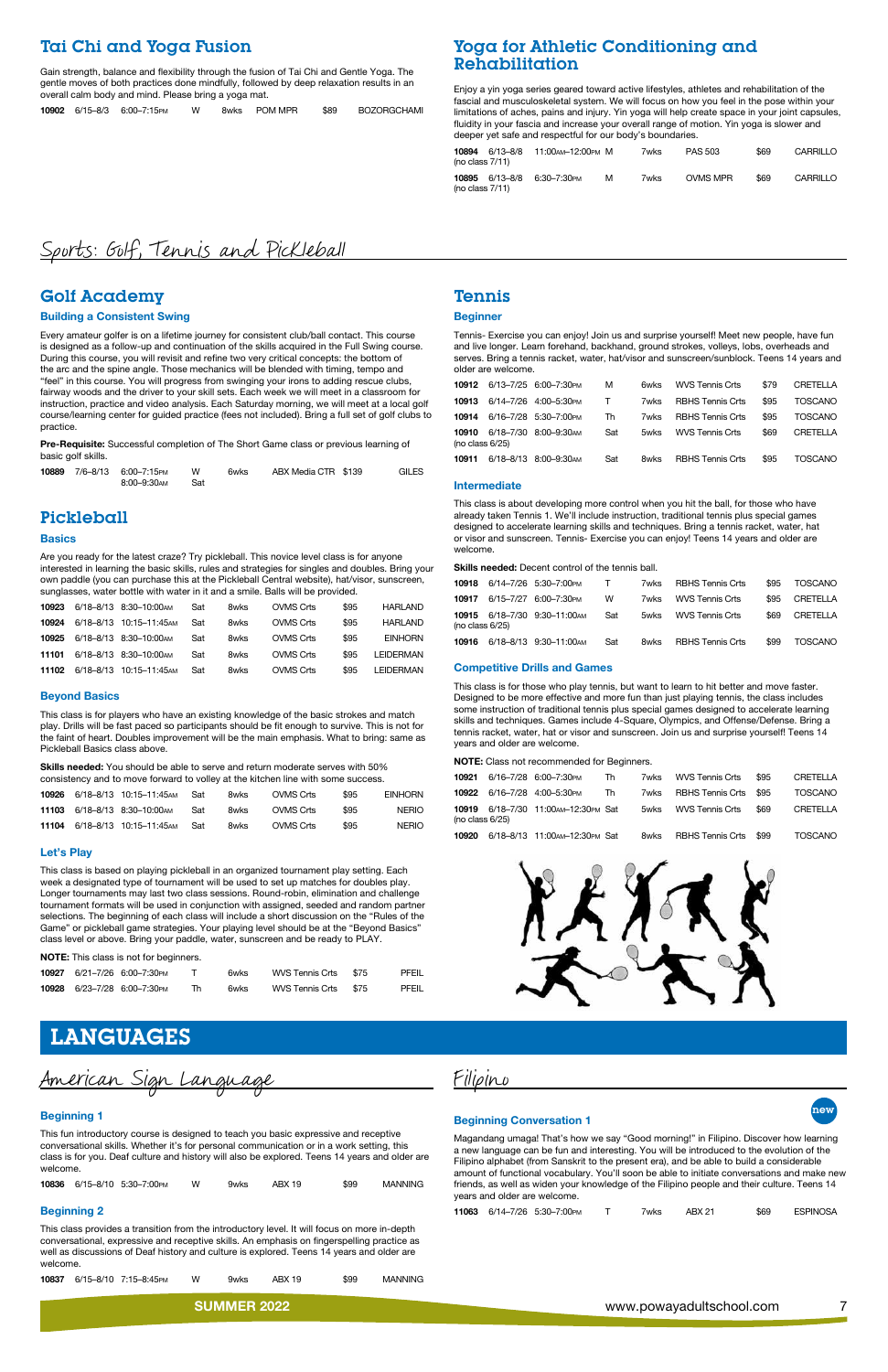

#### **Beginning**

Ciao! Are you planning a trip to Italy, or would you enjoy learning about Italian culture and language? This class is the place for you! This is a course for "absolute beginners" with no experience or very minor exposure to the language, or for those who need a review course [before moving to Beginning 2. You'll be able to utilize the basic conversation and grammar](https://poway.augusoft.net/index.cfm?method=ClassInfo.ClassInformation&int_class_id=10828&int_category_id=0&int_sub_category_id=0&int_catalog_id=0)  tools necessary to communicate and understand. Teens 14 years and older are welcome.

|  |                              |   |      |        |      | <b>Required textbook:</b> Italian Grammar for Beginners Textbook and Workbook, Author: Talk in |
|--|------------------------------|---|------|--------|------|------------------------------------------------------------------------------------------------|
|  | Italian ISBN: 979-8748974455 |   |      |        |      |                                                                                                |
|  | 10828 6/13-8/8 7:30-9:00PM   | M | 8wks | ABX 23 | \$85 | <b>GRATZKE</b>                                                                                 |

Required textbook: Complete Italian Step-By-Step, By Paola Nanni-Tate, ISBN 978-1260463231

Pre-Requisite: Beginning Italian or the equivalent

|  | $100$ 2010 $000$ $100$ $000$ $000$ $00$ |      |         | ັບບ  | <b>UIVILLI</b> |
|--|-----------------------------------------|------|---------|------|----------------|
|  | 10829 6/14–8/9 1:00–2:30 PM T           | 9wks | PAS 403 | \$99 | GRATZKE        |

#### Beginning 2

Required textbook: Complete Italian Step-By-Step, By Paola Nanni-Tate, ISBN 978-1260463231

This class provides a transition from the introductory level and will focus on commonly used vocabulary, articulated prepositions, a variety of verbs, adjectives and Italian idioms. We will [focus on constructing simple sentences, listening to short dialogues and developing reading](https://poway.augusoft.net/index.cfm?method=ClassInfo.ClassInformation&int_class_id=10830&int_category_id=0&int_sub_category_id=0&int_catalog_id=0)  and comprehension skills. This course will prepare you for Beyond Beginning.

> Class reading novel: *II Segreto di Isabel (Italian Edition)*, by Susan Meissner & Elisa Banfi, Kindle Edition

|  | 10830 6/14-8/9 7:00-8:30 PM | $\mathbf{I}$ | 9wks | ABX 23        | \$99 | <b>GRATZKE</b> |
|--|-----------------------------|--------------|------|---------------|------|----------------|
|  | 10831 6/15-8/10 1:00-2:30PM | W            | 9wks | <b>ONLINE</b> | \$99 | GRATZKE        |

#### Beyond Beginning

Once you have completed Beginning Italian 2, you will move beyond to focus more on [comprehension, grammar and conversation. You will read a book at levels of A1, A2 or B1.](https://poway.augusoft.net/index.cfm?method=ClassInfo.ClassInformation&int_class_id=10832&int_category_id=0&int_sub_category_id=0&int_catalog_id=0)  You will learn how to speak in the past tense, which is very important in conversation.

Required textbook: Easy Japanese Step-By-Step, Third Edition, by Gene Nishi ISBN-10:1260116271

|  | 10832 6/13-8/8 6:00-7:30PM   | м   | 8wks | ABX 23 | \$85 | GRATZKE |
|--|------------------------------|-----|------|--------|------|---------|
|  | 10833 6/16-8/11 1:00-2:30 PM | Th. | 9wks | ONLINE | \$99 | GRATZKE |

#### Intermediate

Recommended textbook: Easy Spanish Step by Step, by Barbara Bregstein ISBN-13: 978-0071463386

[This class is aimed at deepening the textbook program and advancing you to a higher](https://poway.augusoft.net/index.cfm?method=ClassInfo.ClassInformation&int_class_id=10834&int_category_id=0&int_sub_category_id=0&int_catalog_id=0)  level of reading comprehension, more difficult grammar concepts and conversation. Pronunciation and vocabulary will improve while working on your ability to speak, use grammar, and write effectively.

|  |  | 10834 6/15-8/10 7:00-8:30PM |  | 9wks | <b>ONLINE</b> | \$99 | GRATZKE |
|--|--|-----------------------------|--|------|---------------|------|---------|
|--|--|-----------------------------|--|------|---------------|------|---------|

#### Advanced

#### Recommended textbook: Easy Spanish Step by Step, by Barbara Bregstein ISBN-13:978-0071463386

If you have advanced knowledge of the language, this immersion class will take you [to a higher level of cultural exploration and listening comprehension. You will have the](https://poway.augusoft.net/index.cfm?method=ClassInfo.ClassInformation&int_class_id=10835&int_category_id=0&int_sub_category_id=0&int_catalog_id=0)  opportunity to practice and reinforce all verb tenses.

|  |  | 10835 6/14-8/9 5:00-6:30PM |  | 9wks | <b>ONLINE</b> | \$99 | GRATZKE |
|--|--|----------------------------|--|------|---------------|------|---------|
|--|--|----------------------------|--|------|---------------|------|---------|

### Japanese

#### **Beginning**

Conversational Japanese can be easy and fun. In this introductory course, we will focus on [conversation and commonly used vocabulary. The main focus is to practice speaking using](https://poway.augusoft.net/index.cfm?method=ClassInfo.ClassInformation&int_class_id=10826&int_category_id=0&int_sub_category_id=0&int_catalog_id=0)  weekly vocabulary. You can start using your Japanese at sushi restaurants and Japanese markets locally in San Diego. No previous experience is necessary. Teens 14 years and older are welcome.

|  |  | <b>10826</b> 6/18-8/13 9:00-10:30 AM Sat |  | 8wks | <b>PAS 401</b> | \$85 | PATTISON |
|--|--|------------------------------------------|--|------|----------------|------|----------|
|--|--|------------------------------------------|--|------|----------------|------|----------|

#### Beginning 2

[Continue learning Japanese by using more complex sentences, vocabulary, and basic verb](https://poway.augusoft.net/index.cfm?method=ClassInfo.ClassInformation&int_class_id=10827&int_category_id=0&int_sub_category_id=0&int_catalog_id=0)  tenses including the negative form. Teens 14 years and older are welcome.

Required textbook: Easy Japanese Step by Step, Third Edition, by Gene Nishi.

ISBN-10: 1260116271

Pre-Requisite: Japanese Beginning 1 or previous Japanese language experience 10827 6/18–8/13 10:30am–12:00pm Sat 8wks PAS 401 \$85 PATTISON

## Spanish

### Spanish Conversation

#### Beginning 1

[Are you completely new to Spanish? Learn painlessly and confidently how to carry on basic](https://poway.augusoft.net/index.cfm?method=ClassInfo.ClassInformation&int_class_id=10821&int_category_id=0&int_sub_category_id=0&int_catalog_id=0)  conversations in various settings and situations. Grammar is minimal. English is spoken to support learning. Teens 14 years and older are welcome.

| 10821 | 6/14–8/9 | 5:30–7:00 <sub>РМ</sub>      |    | 9wks | ONI INF        | \$99 | <b>BOURAS</b> |
|-------|----------|------------------------------|----|------|----------------|------|---------------|
| 10824 | 6/14–8/9 | 1:00–2:30 Рм                 |    | 9wks | <b>PAS 401</b> | \$99 | PATTISON      |
|       |          | 10822 6/16-8/11 5:30-7:00 PM | Th | 9wks | ONI INF        | \$99 | <b>BOURAS</b> |

#### Beginning 2

You're ready for the next step. This class is for continuing beginners, or students with prior [knowledge of Spanish, wanting to continue in their studies. Emphasis is on everyday social](https://poway.augusoft.net/index.cfm?method=ClassInfo.ClassInformation&int_class_id=10823&int_category_id=0&int_sub_category_id=0&int_catalog_id=0)  conversation using more sophisticated vocabulary. English is spoken to support learning. Teens 14 years and older are welcome.

|  | 10823 6/14-8/9 7:05-8:35PM  |   | 9wks | <b>ONLINE</b>  | \$99 | <b>BOURAS</b> |
|--|-----------------------------|---|------|----------------|------|---------------|
|  | 10825 6/15-8/10 1:00-2:30PM | w | 9wks | <b>PAS 401</b> | \$99 | PATTISON      |

### Spanish Immersion

#### Level 1

[This class is for those who want to begin speaking Spanish the first week. We focus on](https://poway.augusoft.net/index.cfm?method=ClassInfo.ClassInformation&int_class_id=10817&int_category_id=0&int_sub_category_id=0&int_catalog_id=0)  conversation, pronunciation and understanding natives speaking at a normal speed. We conjugate verbs and learn new words, then use them in sentences. Mainly Spanish is spoken in this class. Teens 14 years and older are welcome. Previous Experience Recommended: Spanish Beginning 1 or equivalent.

|                | <b>Recommended textbook:</b> Spanish Now, Level I, 8th Edition. ISBN 10: 1438075235 |                             |    |      |         |       |               |  |  |  |  |
|----------------|-------------------------------------------------------------------------------------|-----------------------------|----|------|---------|-------|---------------|--|--|--|--|
|                |                                                                                     | 10817 6/13-8/8 6:00-8:00PM  | м  | 8wks | PAS 404 | \$115 | <b>BOURAS</b> |  |  |  |  |
|                |                                                                                     | 10818 6/16-8/11 6:00-8:00PM | Th | 9wks | ONI INF | \$119 | HAIKALIS 0    |  |  |  |  |
| <b>Level 2</b> |                                                                                     |                             |    |      |         |       |               |  |  |  |  |

You will really be able to practice your Spanish language skills in this class. We will [emphasize comprehension, speaking, reading, pronunciation and composition. Teens 14](https://poway.augusoft.net/index.cfm?method=ClassInfo.ClassInformation&int_class_id=10819&int_category_id=0&int_sub_category_id=0&int_catalog_id=0)  years and older are welcome. Previous Experience Recommended: Spanish Immersion Level 1

|  |                             |   |      | <b>Recommended textbook:</b> Spanish Now, Level I, 8th Edition. ISBN 10: 1438075235 |       |          |
|--|-----------------------------|---|------|-------------------------------------------------------------------------------------|-------|----------|
|  | 10819 6/15-8/10 6:00-8:00PM | w | 9wks | <b>ONLINE</b>                                                                       | \$119 | HAIKALIS |

#### Level 3

Spanish only will be spoken in this class. You will bring stories and anecdotes from home [and read them in class. Focus will be solely on speaking and pronunciation. Teens 14 years](https://poway.augusoft.net/index.cfm?method=ClassInfo.ClassInformation&int_class_id=10820&int_category_id=0&int_sub_category_id=0&int_catalog_id=0) 

and older are welcome.

Skills needed: Spanish Immersion Level 2 or strong knowledge of Spanish.

|  |  |  | 10820 6/14-8/9 6:00-8:00PM |  | 9wks | <b>ONLINE</b> | \$119 | <b>HAIKALIS</b> |
|--|--|--|----------------------------|--|------|---------------|-------|-----------------|
|--|--|--|----------------------------|--|------|---------------|-------|-----------------|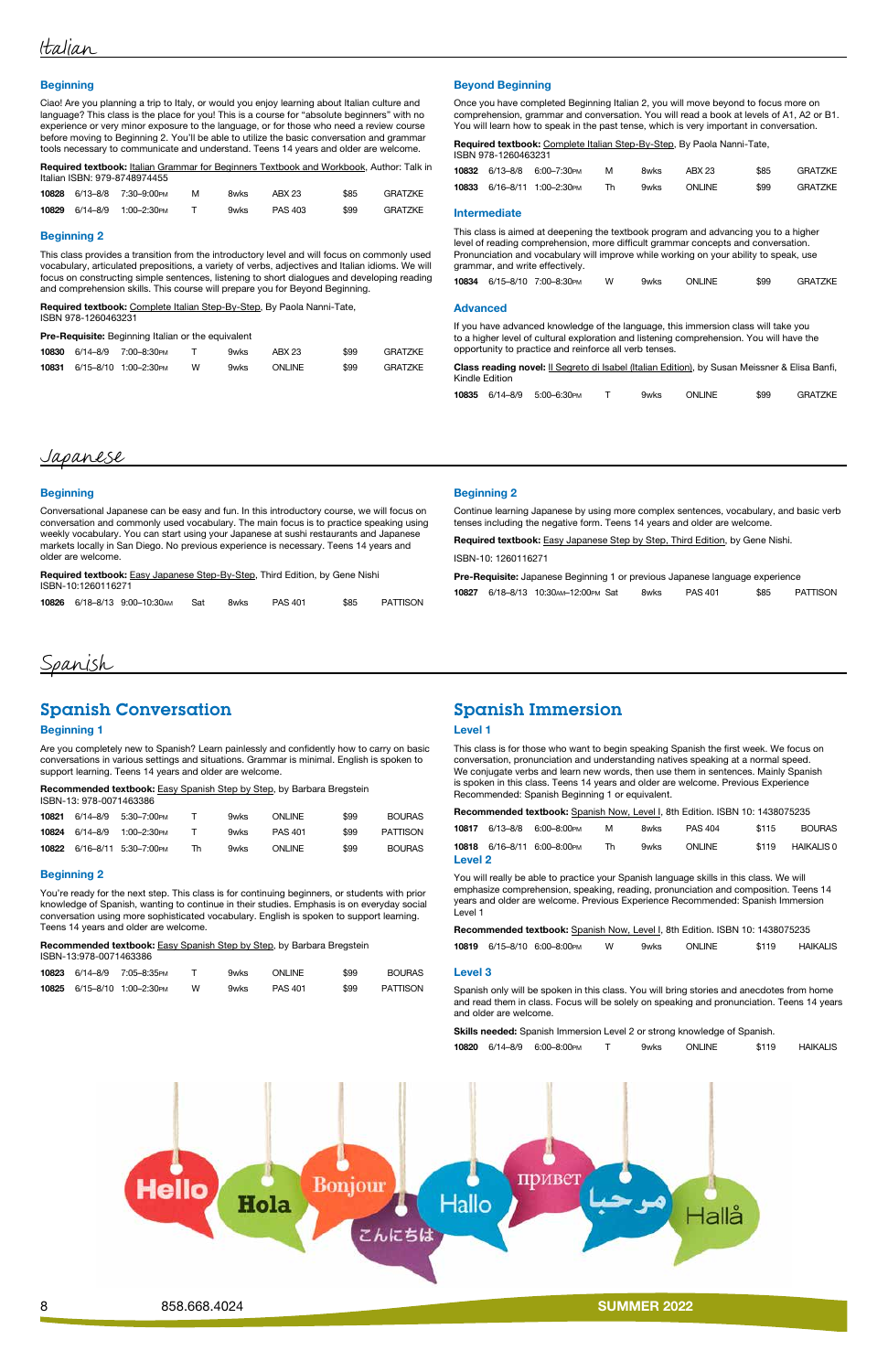### [Our American Government and](https://poway.augusoft.net/index.cfm?method=ClassInfo.ClassInformation&int_class_id=11105&int_category_id=0&int_sub_category_id=0&int_catalog_id=0)  **How It Works**

## Civics

### Our Local Government and **How it Works**



| 11105 7/13 |  | 6:00-7:30PM | W | 1dav | ABX22 | \$29 | <b>PEPIN</b> |
|------------|--|-------------|---|------|-------|------|--------------|
|------------|--|-------------|---|------|-------|------|--------------|

### Become an Advocate and Create [Positive Change in Your Community](https://poway.augusoft.net/index.cfm?method=ClassInfo.ClassInformation&int_class_id=11112&int_category_id=0&int_sub_category_id=0&int_catalog_id=0)



In this workshop we will learn about the many levels of local government, from city and county to water districts, fire districts, and everything in between. Most people deal with [their local government more than the federal government. Local government generally takes](https://poway.augusoft.net/index.cfm?method=ClassInfo.ClassInformation&int_class_id=11111&int_category_id=0&int_sub_category_id=0&int_catalog_id=0)  responsibility for our parks and recreation services, police and fire departments, emergency medical services, and public works (streets, signage, etc.).

| 11111 7/20 | 6:00-7:30PM | w | 1DAY | ABX22 | \$29 | PEPIN |
|------------|-------------|---|------|-------|------|-------|
|            |             |   |      |       |      |       |

Find your voice and be heard. Learn how to develop and deliver a message to elected officials from the federal to the local level. Remember: Elected officials work for you. This class will educate you on how to advocate to your elected officials and create positive change in your community.

|  | 11112 7/27 | 6:00–7:30Pм W 1day ABX22 |  |  |  | \$29 | PEPIN |
|--|------------|--------------------------|--|--|--|------|-------|
|--|------------|--------------------------|--|--|--|------|-------|

Creative Writing- Poetry

### Poetry

#### **Beginning**

In this beginner's class, open your heart and mind to the unique language and beauty of poetry as a form of art. Learn basic structures, components and elements constituting a [poem as well as the figures of speech as envisioned by the poet. Teens 14 years and older](https://poway.augusoft.net/index.cfm?method=ClassInfo.ClassInformation&int_class_id=10887&int_category_id=0&int_sub_category_id=0&int_catalog_id=0)  are welcome.

|  | 10887 6/30-7/21 6:00-7:30PM | 4wks | \$59 | ESPINOSA |
|--|-----------------------------|------|------|----------|
|  |                             |      |      |          |

Gardening

## [Hillside Gardening and Drainage](https://poway.augusoft.net/index.cfm?method=ClassInfo.ClassInformation&int_class_id=11081&int_category_id=0&int_sub_category_id=0&int_catalog_id=0)



| 11081 8/6 | 9:00–11:30 AM Sat 1 day PAS 403 |  | \$35 | SAVILLE |
|-----------|---------------------------------|--|------|---------|
|           |                                 |  |      |         |

## [Raised Planter Beds and Vertical Gardens](https://poway.augusoft.net/index.cfm?method=ClassInfo.ClassInformation&int_class_id=11080&int_category_id=0&int_sub_category_id=0&int_catalog_id=0)

Vertical gardens are a great option for people with small spaces who want to have a garden. Raised planter beds are also a great idea for people who want to discover new locations for a garden. Enjoy a Saturday morning with our resident gardener. You will learn how to build these alternative gardens, irrigate and plant them. We'll discuss summer and fall vegetables that you can grow in your new containers.

| <b>11080</b> 6/25 |  | 9:00 AM - 12:00 PM Sat |  | 1dav | <b>PAS 213</b> | \$39 | <b>SAVILLE</b> |
|-------------------|--|------------------------|--|------|----------------|------|----------------|
|-------------------|--|------------------------|--|------|----------------|------|----------------|

Outdoor Activities

### Let's Go RV'ing

Did you recently purchase, or about to buy, a travel trailer or RV? Want to be an expert in operating your rig and discuss tips and tricks when embarking on your RV adventure in a fun environment? Take this course on RV camping and lifestyle! This course focuses on the various functions of a travel trailer, 5th wheel and motorhome as well as tips and tricks to help enhance the experience of anyone starting out in RV camping. We will discuss different models and classes of RVs, tow vehicles, proper hook up/disconnect processes, handling and maneuvering your rig, set up/pack up, storage considerations, inside and outside [operation, and general maintenance/repair of your investment. RV camping is a great way to](https://poway.augusoft.net/index.cfm?method=ClassInfo.ClassInformation&int_class_id=10886&int_category_id=0&int_sub_category_id=0&int_catalog_id=0)  spend time with friends and family.

Are you currently playing in the Poway Symphony Orchestra or just wish to play in a [smaller more intimate chamber orchestra? Come join our string chamber orchestra as we](https://poway.augusoft.net/index.cfm?method=ClassInfo.ClassInformation&int_class_id=10956&int_category_id=0&int_sub_category_id=0&int_catalog_id=0)  explore music from Baroque to Classical favorites. This class is open to string orchestra players with previous experience. For additional information check out our website at www.powaysymphonette.org.

|  | 10886 6/14-6/21 6:00-8:30PM | 2wks | <b>PAS 502</b> | \$55 | <b>VENTIERE</b> |
|--|-----------------------------|------|----------------|------|-----------------|
|  |                             |      |                |      |                 |



# Posture & Photogenic Techniques

## Poise and Presence new new new

How can you build confidence in a matter of seconds? One effective strategy for building confidence is by maintaining an assertive posture, which makes you appear more balanced [and grounded. Learn techniques in the ability to walk into a room and exude self-confidence](https://poway.augusoft.net/index.cfm?method=ClassInfo.ClassInformation&int_class_id=11055&int_category_id=0&int_sub_category_id=0&int_catalog_id=0)  with poise and presence. The health benefits of proper walking posture will also make it easier to breathe and walk faster and farther. This class will also teach you proper photographic posture and positions of body angles, hand placement and other techniques that best display your beauty. Teens 14 years and older are welcome.

11055 6/23–7/28 6:00–7:30pm Th 6wks ABX 19 \$79 XIANG

Music

### Guitar for Beginners

#### Start Today & Change Your Life

You've been telling yourself for years "I'm going to learn to play the guitar", but you haven't done it. Here is your chance! Come learn the basic fundamental skills needed to start playing the guitar. Our professional instructor teaches you beginning music theory, finger mechanics, strumming rhythm, melody, chords and the ability to excel in music. Bring your [own guitar, guitar tuner or app on your phone and guitar picks. Teens 14 years and older are](https://poway.augusoft.net/index.cfm?method=ClassInfo.ClassInformation&int_class_id=10967&int_category_id=0&int_sub_category_id=0&int_catalog_id=0)  welcome.

|  | 10967 6/14-7/19 5:00-6:30PM  |     | 6wks | <b>PAS 404</b> | \$85 | HOOD. |
|--|------------------------------|-----|------|----------------|------|-------|
|  | 10968 6/18-7/30 9:00-10:30AM | Sat | 6wks | <b>PAS 610</b> | \$85 | HOOD. |

#### Beyond Beginning

There's plenty of beginning guitar instruction and plenty of intermediate guitar instruction available, but there's almost nothing that bridges the gap between them. Crossing that bridge between a beginner and an intermediate player is a big challenge. If you already [know how to tune a guitar, play several open position chords, maybe a couple of strumming](https://poway.augusoft.net/index.cfm?method=ClassInfo.ClassInformation&int_class_id=10969&int_category_id=0&int_sub_category_id=0&int_catalog_id=0)  or picking patterns, can keep fairly good time, have a small handful of easy songs under your belt and ready to play to the next level. Then this course is for you! Bring your own guitar, guitar tuner or app on your phone and guitar picks. Teens 14 years and older are welcome.

10969 6/14–7/19 6:45–8:15pm T 6wks PAS 404 \$85 HOOD

### Ukulele Experience

#### **Beginning**

[Grab your ukulele and learn some songs! In this introduction class, you will start off learning](https://poway.augusoft.net/index.cfm?method=ClassInfo.ClassInformation&int_class_id=11053&int_category_id=0&int_sub_category_id=0&int_catalog_id=0)  basic chords. You will be singing along in no time! Singing along is encouraged but not mandatory. Let's learn a new skill and have some fun. Bring your own ukulele. Teens 14 years and older are welcome.

11053 6/15–7/20 6:00–7:00pm W 6wks ABX 23 \$59 GRAYEB

#### Beyond Beginning

Now that you have some experience with the ukulele, we will build on your skills. You will [explore more chords and different strums while having more fun. Teens 14 years and older](https://poway.augusoft.net/index.cfm?method=ClassInfo.ClassInformation&int_class_id=11054&int_category_id=0&int_sub_category_id=0&int_catalog_id=0)  are welcome.

|  |  | 11054 6/15-7/20 7:15-8:15PM |  | 6wks | ABX 23 | \$59 | GRAYEB |
|--|--|-----------------------------|--|------|--------|------|--------|
|--|--|-----------------------------|--|------|--------|------|--------|

### Poway Symphonette

|  | 10956 6/6-6/20 6:00-7:00 PM | м | 3wks | <b>TPMS 608</b> | \$39 | <b>REINER</b> |
|--|-----------------------------|---|------|-----------------|------|---------------|
|  |                             |   |      |                 |      |               |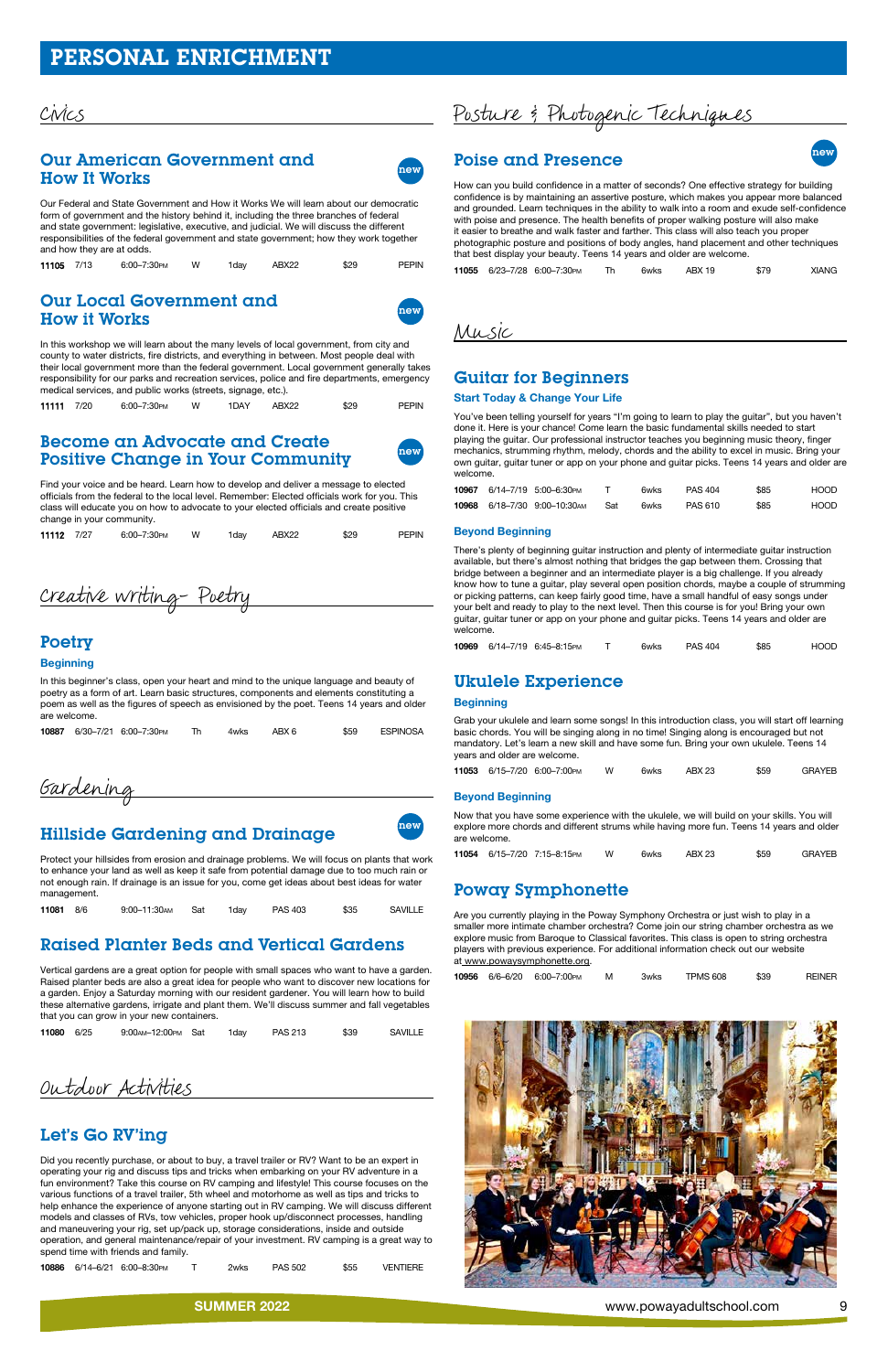### A,B,C,D s of Medicare

#### Know Your Coverage

[This class covers the essentials of the Medicare Health System, its structure, the restrictions](https://poway.augusoft.net/index.cfm?method=ClassInfo.ClassInformation&int_class_id=10884&int_category_id=0&int_sub_category_id=0&int_catalog_id=0)  that exist, cost and coverage details; as well as who can become a beneficiary. Other topics include supplemental plans, Part C and drug plans, how they are structured, timelines, limitations and gaps in coverage.

| 10884 6/23 | 6:00-8:30PM          | 1dav | ABX 23         | \$35 POSPICHAL |
|------------|----------------------|------|----------------|----------------|
| 10885 7/9  | 9:30 AM-12:00 PM Sat | 1dav | <b>PAS 502</b> | \$35 POSPICHAL |

### [Candid Talk About Estate Planning](https://poway.augusoft.net/index.cfm?method=ClassInfo.ClassInformation&int_class_id=10940&int_category_id=0&int_sub_category_id=0&int_catalog_id=0)

### [Financial Empowerment for Women Facing](https://poway.augusoft.net/index.cfm?method=ClassInfo.ClassInformation&int_class_id=11065&int_category_id=0&int_sub_category_id=0&int_catalog_id=0)  **Divorce**

Up to 75% of the US population do not have basic Estate Planning documents, which include a Will, Trust, Advance Health Care Directive and/or Power of Attorney. This lively and engaging presentation explains each of these necessary documents and how they help you and your family. Find out what happens if you have no documents in place. Also learn about the probate process and whether or not you need a Trust.

| \$35 SCHUMACHER<br>10940<br>ABX 21<br>$6:00 - 8:00$ PM<br>1dav |
|----------------------------------------------------------------|
|----------------------------------------------------------------|

### Estate Planning

#### Trust Review

If you have a Trust that is over 5 years old, you should consider having it reviewed. Determine whether you should revise, restate or renew your existing Trust. Learn the process, choices, costs, advantages and disadvantages of each of these options and how [they could affect your Estate Planning. What are the consequences if you do nothing? Bring](https://poway.augusoft.net/index.cfm?method=ClassInfo.ClassInformation&int_class_id=10941&int_category_id=0&int_sub_category_id=0&int_catalog_id=0)  your existing Trust and your questions to this engaging presentation.

10941 7/13 6:00–8:30pm W 1day ABX 21 \$35 SCHUMACHER

Are you thinking about divorce and worrying about how it might impact you financially? Are you concerned about separating yourself from your spouse monetarily, splitting accounts, and gathering the documentation you need before you leave? Don't let this daunting process paralyze you. Learn how to prepare financially before you separate.

11065 7/9 9:00–11:00am Sat 1day PAS 404 \$35 CLAYCOMB

### [Financial Planning for Women](https://poway.augusoft.net/index.cfm?method=ClassInfo.ClassInformation&int_class_id=10883&int_category_id=0&int_sub_category_id=0&int_catalog_id=0)

Statistics tell us that 8 out of 10 women will end up handling their own finances. This may be due to longevity, divorce or many other reasons. This class will prepare you to handle your finances and give you a deep knowledge of financial markets, current events and practical resources. This class will give you peace of mind as well as tools and knowledge that will last a lifetime. This is an interactive class and questions are welcomed.

|  |  | 10883 6/14-6/21 5:30-8:30PM |  | 2wks | <b>PAS 404</b> | \$59 | <b>GRANEY</b> |
|--|--|-----------------------------|--|------|----------------|------|---------------|
|--|--|-----------------------------|--|------|----------------|------|---------------|

### [Financing Your Home Purchase](https://poway.augusoft.net/index.cfm?method=ClassInfo.ClassInformation&int_class_id=11051&int_category_id=0&int_sub_category_id=0&int_catalog_id=0)

#### What to Know as you Make the Plunge Into Homeownership

Come learn the key steps to successfully financing your home. We will review what costs to expect, how to compare lender pricing. We will review the different loans available including FHA, conventional, VA and jumbo and how much equity is required. We will discuss the ranges of credit, what is acceptable and how you can improve your credit. We will review down payment assistance programs along with other equity options including "gift equity". Whether you are self-employed, receive a W-2, or want to buy a reverse mortgage, we will outline what it takes to qualify. In addition, we will explain what to look for in a lender and when is the right time to get pre-qualified for your home purchase.

| 11051 6/18 | 9:00-11:00 AM Sat | 1day | <b>PAS 404</b> | \$35 | <b>TODD</b> |
|------------|-------------------|------|----------------|------|-------------|
|            |                   |      |                |      |             |

### [How Taxes Change Through the Four Stages](https://poway.augusoft.net/index.cfm?method=ClassInfo.ClassInformation&int_class_id=10882&int_category_id=0&int_sub_category_id=0&int_catalog_id=0)  of Retirement

Taxation on your stocks, mutual funds, CDs, and money markets changes once you begin to withdraw from them during your retirement years. It might make more sense to take distributions from your tax-deferred accounts like 401k's, 403b's or IRA's. Why is this? If taxes go up and your IRA has never been taxed, then you need to withdraw more money to pay for daily living expenses plus enough to pay the larger tax bill. Let's discuss solutions and how we can lessen our tax burden as we age.

| 10882<br>6/28 | 6:00–8:00рм |  | Idav | <b>ABX 22</b> | \$35 | <b>KATZ</b> |
|---------------|-------------|--|------|---------------|------|-------------|
|---------------|-------------|--|------|---------------|------|-------------|

### [Making the Most of Your Home Equity](https://poway.augusoft.net/index.cfm?method=ClassInfo.ClassInformation&int_class_id=11052&int_category_id=0&int_sub_category_id=0&int_catalog_id=0)

#### How to Access it and the Pros and Cons of Doing So

For most people their home is their most valuable asset and with the increase in property values over the last 2 years the amount of homeowner equity has increased substantially. Learn what options exist to access your equity, how much equity you can access and the pros and cons of doing so. We will review Home Equity Lines of Credit (HELOCs), Reverse Mortgages, 2nd Mortgages and cash-out refinances. We will review the cost of these options and review how to compare the benefit to other potential options. We will also discuss how your equity can be used for a home renovation, supplementing your retirement income, and consolidating debts among other uses.

| 11052 6/14 |  | 6:00-8:00PM |  | 1dav | ABX <sub>5</sub> | \$35 | <b>TODD</b> |
|------------|--|-------------|--|------|------------------|------|-------------|
|------------|--|-------------|--|------|------------------|------|-------------|

### [Retirement Planning Bootcamp](https://poway.augusoft.net/index.cfm?method=ClassInfo.ClassInformation&int_class_id=11082&int_category_id=0&int_sub_category_id=0&int_catalog_id=0)

This workshop is designed to provide you with a list of the elements that go into a safe and secure retirement plan, offer useful design tools, and guide you through the planning process. You will learn what data and documents you need to gather and incorporate into your plan, what decisions you will need to make, and how risks, taxes and inflation can impact your future. Please join us for this hands-on BootCamp and get on track for your impending retirement.

11082 7/16–7/23 9:30–11:30am Sat 2wks PAS 404 \$45 CLAYCOMB

### [Understanding Annuities](https://poway.augusoft.net/index.cfm?method=ClassInfo.ClassInformation&int_class_id=11083&int_category_id=0&int_sub_category_id=0&int_catalog_id=0)

Annuities can be excellent vehicles for delivering financial security and providing income for the rest of your life. If you are planning for retirement, you're most likely crafting your retirement income plan, safeguarding your emergency nest egg, planning for healthcare costs, designating funds for large purchases, and making sure you've prepared for everything you'll need. We will go over different types of annuities and how they work, as well as the pros and cons you'll want to consider. You'll get clarity on how annuities can enhance and complement the other pieces of your retirement puzzle.

| 11083 8/6 |  | 9:30–11:30 <sub>АМ</sub> | Sat | 1dav | <b>PAS 404</b> |  | \$35 CLAYCOMB |
|-----------|--|--------------------------|-----|------|----------------|--|---------------|
|-----------|--|--------------------------|-----|------|----------------|--|---------------|

## CAREER TECHNICAL EDUCATION

Self-Paced

- Complete at your own pace
- Create your own schedule and finish within 20 weeks of starting the course
- Online with in-person lab support

### Microsoft Excel

#### Level 1-The Essentials SELF-PACED

[Navigate the Excel workbook environment, enter, edit and format data, use formulas and](https://poway.augusoft.net/index.cfm?method=ClassInfo.ClassInformation&int_class_id=11084&int_category_id=0&int_sub_category_id=0&int_catalog_id=0)  create charts for analysis.

11084 \$89

#### Level 2 SELF-PACED

[Create and edit tables, calculate using advanced functions, create PivotTables and Charts,](https://poway.augusoft.net/index.cfm?method=ClassInfo.ClassInformation&int_class_id=11085&int_category_id=0&int_sub_category_id=0&int_catalog_id=0)  and use Analysis tools.

Pre-Requisite: Excel Level 1, or knowledge of Excel

11085 \$89

### Level 3 SELF-PACED

[This class prepares you to take the Certiport Microsoft Office Specialist Certification exam](https://poway.augusoft.net/index.cfm?method=ClassInfo.ClassInformation&int_class_id=11086&int_category_id=0&int_sub_category_id=0&int_catalog_id=0)  for Microsoft Excel.

Pre-Requisite: Excel Level 1, and 2 or knowledge of Excel

11086 \$89

10 858.668.4024 Summer 858.668.4024

## Microsoft Word

### Level 1 SELF-PACED

[Create and edit documents, format text and paragraphs, insert tables and graphics.](https://poway.augusoft.net/index.cfm?method=ClassInfo.ClassInformation&int_class_id=11087&int_category_id=0&int_sub_category_id=0&int_catalog_id=0)  11087 \$89

#### Level 2 SELF-PACED

[Manage documents, modify format features, create and use templates, enhance reports](https://poway.augusoft.net/index.cfm?method=ClassInfo.ClassInformation&int_class_id=11088&int_category_id=0&int_sub_category_id=0&int_catalog_id=0)  with graphics, collaborate and customize the environment.

Pre-Requisite: MS Word Level 1

11088 \$89

### Level 3 SELF-PACED

[This advanced MS Word class prepares you to take the Certiport Certiport Microsoft Office](https://poway.augusoft.net/index.cfm?method=ClassInfo.ClassInformation&int_class_id=11089&int_category_id=0&int_sub_category_id=0&int_catalog_id=0)  Specialist Certification exam for Microsoft Word.

Pre-Requisite: MS Word Level 2

11089 \$89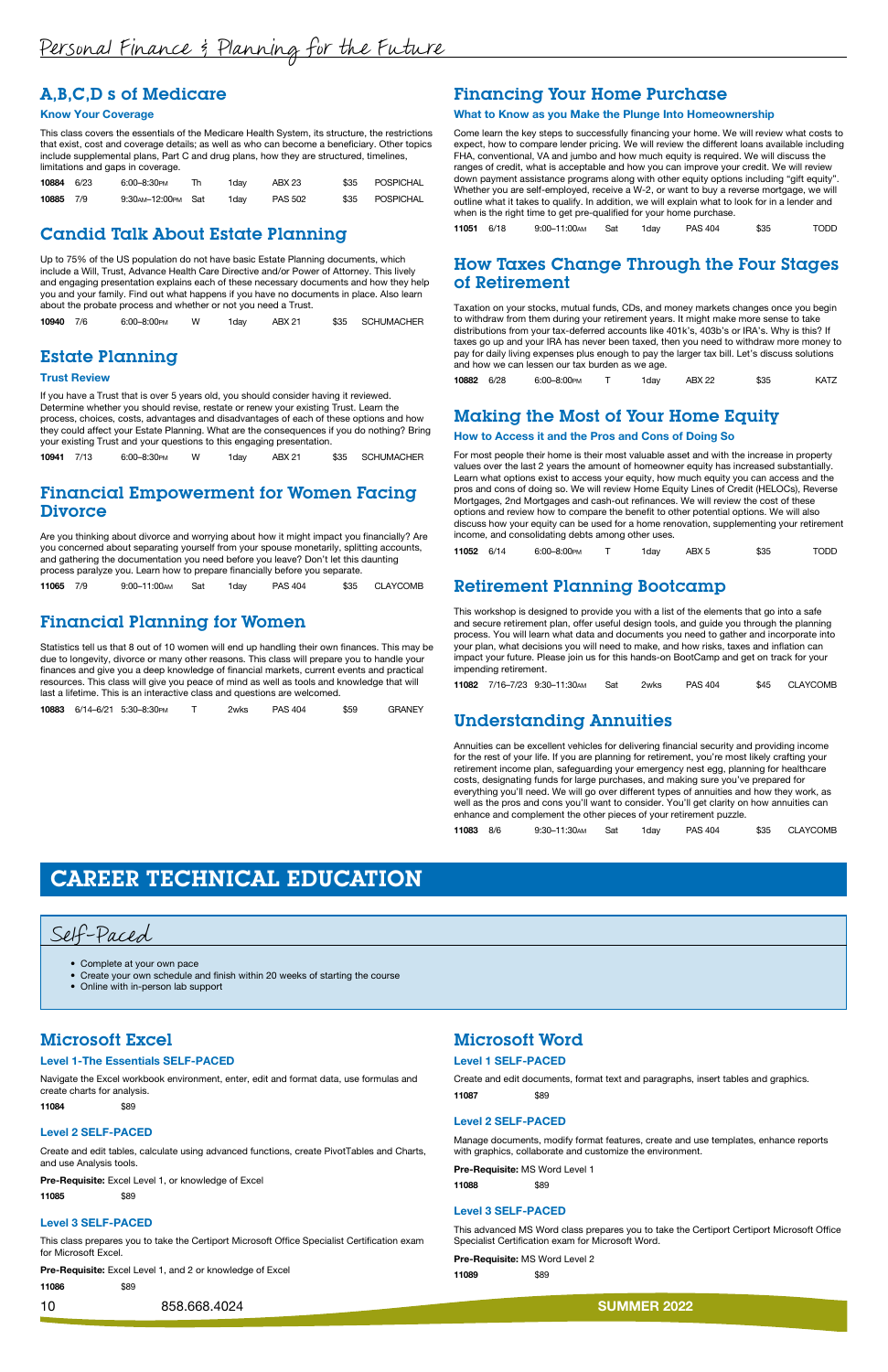

## **Outlook**

### SELF-PACED

Manage email communications, schedule appointments and meetings; manage contact [information; schedule tasks and create notes, customize message response options and](https://poway.augusoft.net/index.cfm?method=ClassInfo.ClassInformation&int_class_id=11092&int_category_id=0&int_sub_category_id=0&int_catalog_id=0)  organize mail.

11092 \$89



### Microsoft PowerPoint

#### Level 1 SELF-PACED

[Navigate, create and design presentations, edit and format slides, insert objects, add](https://poway.augusoft.net/index.cfm?method=ClassInfo.ClassInformation&int_class_id=11090&int_category_id=0&int_sub_category_id=0&int_catalog_id=0)  transitions and animations and run slide shows.

11090 \$89

#### Level 2 SELF-PACED

[Modify animation and transitions, utilize slide masters, enhance charts, insert media and](https://poway.augusoft.net/index.cfm?method=ClassInfo.ClassInformation&int_class_id=11091&int_category_id=0&int_sub_category_id=0&int_catalog_id=0)  audio and customize slide shows. This class prepares you to take the Certiport MOS Specialist Certification exam for Microsoft PowerPoint.

Pre-Requisite: MS PowerPoint Level 1

11091 \$89

# Application Technology

## [Getting Started on Computers](https://poway.augusoft.net/index.cfm?method=ClassInfo.ClassInformation&int_class_id=11094&int_category_id=0&int_sub_category_id=0&int_catalog_id=0)

#### Part 1 Beginning

This class is a perfect fit for beginners in the computerized world. We will cover the basics of navigating through your computer. You will learn to search the internet, the fundamentals of emailing and the essentials of Microsoft Word.

|  | 11094 6/22-7/13 9:00-11:00 M | 4wks | PAS 601 | \$69 HERNANDEZ |
|--|------------------------------|------|---------|----------------|
|  |                              |      |         |                |

### Microsoft Excel

#### Level 1-The Essentials

Microsoft Excel is the industry standard for spreadsheets. Learn to create, edit and format [spreadsheets, create charts, use formulas and functions, and manage large spreadsheets.](https://poway.augusoft.net/index.cfm?method=ClassInfo.ClassInformation&int_class_id=10944&int_category_id=0&int_sub_category_id=0&int_catalog_id=0)  10944 7/5–7/21 6:00–8:30pm T, Th 6days PAS 601 \$99 CADWELL

Take control of your job search! Learn how to use different job search engines, sites, and social media to effectively conduct your job search. Understand the basics of using search engines such as Indeed and SimplyHired, creating job alerts, uploading applications and resumes, protecting your online privacy, and how to watch out for scams. You will also learn how to set up a LinkedIn profile and how best to use it for networking and applying for jot

#### Level 2

Utilize advanced features of Microsoft Excel to create and edit tables, calculate using advanced functions, create and update PivotTables and Pivot Charts, and use What if Analysis tools. Upon successful completion of this course and applied use of Microsoft [Excel, you can be prepared to take the Certiport MOS Specialist exam for Microsoft Excel.](https://poway.augusoft.net/index.cfm?method=ClassInfo.ClassInformation&int_class_id=10945&int_category_id=0&int_sub_category_id=0&int_catalog_id=0)

[Using your Interest Profile to](https://poway.augusoft.net/index.cfm?method=ClassInfo.ClassInformation&int_class_id=11056&int_category_id=0&int_sub_category_id=0&int_catalog_id=0) Find Your Career Path



Pre-Requisite: Excel Level 1, or knowledge of Excel

|  | 10945 7/26-8/11 6:00-8:30 PM T, Th 6days PAS 601 |  |  | \$99 CADWELL |
|--|--------------------------------------------------|--|--|--------------|
|  |                                                  |  |  |              |

Career and Educational Support

### [Campus Security SB1626 Training](https://poway.augusoft.net/index.cfm?method=ClassInfo.ClassInformation&int_class_id=10957&int_category_id=0&int_sub_category_id=0&int_catalog_id=0)

Are you a public safety officer, campus supervisor, school security officer or are you interested in pursuing a security guard position? If so, join our training course that meets Senate Bill 1626 training requirements. Emphasis will be placed on security awareness as well as understanding the dynamics of student behavior and conflict resolution. Topics covered by our POST certified instructor will include:

- Role and Responsibility of School Security Officer
- Laws and Liability
- Security Awareness in the Educational Environment
- Meditation/Conflict Resolution
- Disasters and Emergencies
- Dynamics of Student Behavior

10957 8/12, 8/15 8:00am–5:00pm F, M, T 3days PAS 502 \$260 HOLLIDAY 8/16

### [Using Technology to Effectively](https://poway.augusoft.net/index.cfm?method=ClassInfo.ClassInformation&int_class_id=11096&int_category_id=0&int_sub_category_id=0&int_catalog_id=0) Job Search and Network new



Create the capability to conduct financial transactions or optimize web searches, so others can find you. By using WordPress, you'll attain your own domain and customize your website to obtain your marketing goals. You will also learn how to make your website responsive for all devices for easy customer accessibility. Teens 14 years and older are welcome

| 11096 8/2-8/9 | 5:30–7:30 <sub>РМ</sub> | 2wks | <b>PAS 402</b> | Free | <b>COLON</b> |
|---------------|-------------------------|------|----------------|------|--------------|
|               |                         |      |                |      |              |

We will research careers that meet the trifecta; the point where your interests intersect with labor market demand and livable wages. Your teacher will send you the link to the free interest profile. Please complete this prior to the workshop. Please save your results and have a copy ready for the workshop.

| 11056 6/23 | 5:00-7:00PM | 1dav | <b>PAS 601</b> | Free McANDREWS |
|------------|-------------|------|----------------|----------------|
| 11057 7/12 | 5:00-7:00PM | 1dav | <b>ONLINE</b>  | Free McANDREWS |

Digital Technology

## Adobe Illustrator

#### **Basics**

Learn how to use Adobe Illustrator for digital image making and basic graphic design. Participants will design a poster about a typeface and learn how the layout can be both attractive and informative. Participants develop a feeling for poster design in terms of [how to use space and how to order characters and/or objects as it applies to 2D design.](https://poway.augusoft.net/index.cfm?method=ClassInfo.ClassInformation&int_class_id=11093&int_category_id=0&int_sub_category_id=0&int_catalog_id=0)  Experimentation and trying out variations are highly encouraged and become easy while learning the powerful tools of Adobe Illustrator.

11093 6/20–7/18 6:00–8:00pm M 4wks PAS 601 \$69 HERNANDEZ

Google Workspace Applications

### [Getting Started with Google](https://poway.augusoft.net/index.cfm?method=ClassInfo.ClassInformation&int_class_id=11095&int_category_id=0&int_sub_category_id=0&int_catalog_id=0)

Learn the Google basics. This class covers Google Drive, Gmail, Google Docs, Sheets, Slides, Forms and more. Create, manage and locate files and folders. Collaborate through shared drives, folders and documents. Become comfortable managing your Gmail inbox and personalizing your settings. Create, edit, share and give your documents a professional look. Please have your gmail account set up before you come to class.

11095 7/20–8/10 9:00–11:00am W 4wks PAS 601 \$69 HERNANDEZ

Real Estate

### [Real Estate License Series](https://poway.augusoft.net/index.cfm?method=ClassInfo.ClassInformation&int_class_id=10881&int_category_id=0&int_sub_category_id=0&int_catalog_id=0)

#### Real Estate Practice

A real estate license doesn't come with an operating manual, so this course was created to talk about what it really takes to succeed in the business. Real Estate Practice discusses getting started, marketing, time management, listings, contracts, agency, disclosures, escrow, finance, completing transactions, and working with buyers and sellers. This is the second course required to obtain a California Real Estate License. Class fee includes textbook, quizzes, final exam and course certificate. The 2nd week of this class is self-study.

NOTE: Courses may be taken out of sequence.

|  |  | 10881 7/7-7/28 6:00-9:00PM |  | 4wks | ABX Media CTR \$119 | WATKINS |
|--|--|----------------------------|--|------|---------------------|---------|
|--|--|----------------------------|--|------|---------------------|---------|

Sales and Marketing

### [Website Design for Your Small Business](https://poway.augusoft.net/index.cfm?method=ClassInfo.ClassInformation&int_class_id=10965&int_category_id=0&int_sub_category_id=0&int_catalog_id=0)

Take your business to the next level by learning how to build or enhance your website.

10965 7/13–7/27 5:30–7:30pm W 3wks PAS 601 \$59 CERDA